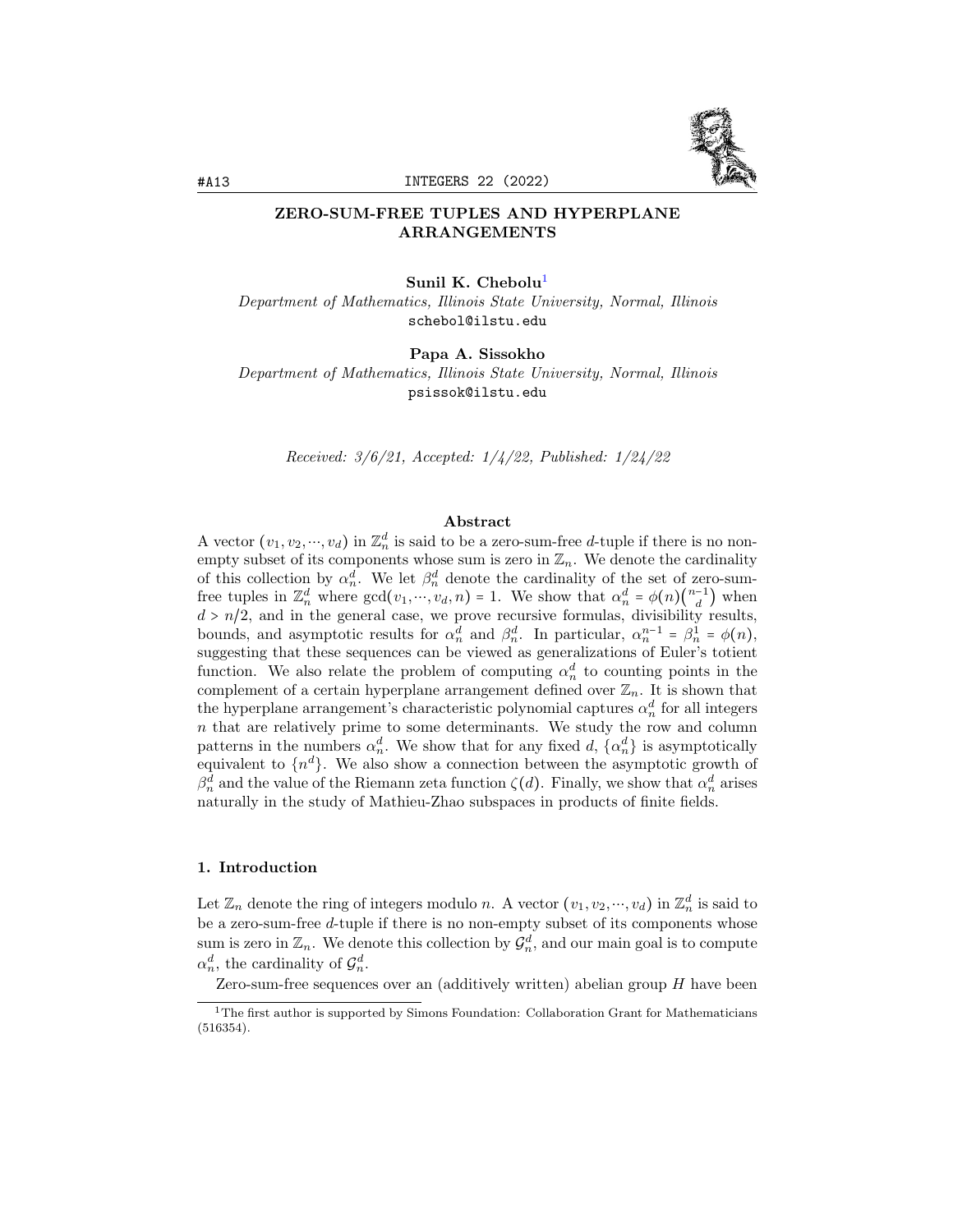extensively studied (e.g., see  $[7, 11, 10]$  $[7, 11, 10]$  $[7, 11, 10]$  $[7, 11, 10]$  $[7, 11, 10]$ ). In particular, this study is usually done for the concept of *minimal* zero-sum sequence over  $H$ , which is a sequence  $S$  (where order does not matter) of elements of  $H$  that sum to the identity element 0 in  $H$ and such that no proper subsequence of S adds to 0 (see the survey papers  $[4, 6]$  $[4, 6]$  $[4, 6]$ ). A central question in this area is the determination of the *Davenport constant of H*, which is the smallest positive integer  $t$  such that any sequence of length  $t$  contains a non-empty subsequence with sum 0. Although in this paper, we work with  $d$ -tuples instead of sequences, the two are related, as the reader will see in what follows. In particular, we draw upon the work on minimal zero-sum sequences. However, our initial motivation for studying zero-sum-free d-tuples came from a problem in algebra involving Mathieu-Zhao subspaces, which we explain in the last section.

In this paper, we provide some concrete approaches to the problem of computing  $\alpha_n^d$ . Closely related to this is  $\beta_n^d$ , the cardinality of the set of irreducible zerosum-free d-tuples in  $\mathbb{Z}_n^d$ , where  $(x_1, ..., x_d)$  is irreducible if  $gcd(x_1, ..., x_d, n) = 1$ . As we will see, computing one of these is equivalent to computing the other. Our first computational technique is based on group actions, and the second one uses hyperplane arrangements. Before explaining our main results, we introduce some notation. For any prime p, let  $\mathbb{F}_p$  denote the field with p elements, and let  $\mathbb{F}_p^d$ denote the vector space of dimension d over  $\mathbb{F}_p$ . For any positive integer n, let  $\phi(n)$  denote the Euler totient function, which is the number of positive integers t such that  $t \leq n$  and  $gcd(t, n) = 1$ . The set  $\mathcal{G}_n^d$  carries a natural action of  $Aut(\mathbb{Z}_n)$ , where each automorphism of  $\mathbb{Z}_n$  acts component-wise. Using this action and the characterization of minimal zero-sum sequences, we investigated the numbers  $\alpha_n^d$ and  $\beta_n^d$ . We restrict to  $1 \leq d < n$  because it is easy to see that  $\alpha_n^d = 0$  for all  $d \geq n$ ; see Fact [1.](#page-3-0) Our first main theorem is:

<span id="page-1-0"></span>**Theorem 1.** Let  $n \geq 3$  and  $1 \leq d < n$  and consider the natural action of  $Aut(\mathbb{Z}_n)$ on  $\mathcal{G}_n^d$ . Then we have the following.

- A. If  $d > n/2$ , then  $\alpha_n^d = \phi(n) \binom{n-1}{d}$  $\begin{matrix} -1 \\ d \end{matrix}$ ).
- B. If  $d \ge \max\{m : 1 \le m < n, m \mid n\}$ , then  $\phi(n)$  divides  $\alpha_n^d$ .
- C.  $\alpha_n^d = \sum_{n=1}^{\infty}$  $m|n,m\succeq1$  $\beta_m^d$  and  $\beta_n^d = \sum$  $m|n,m\succeq1$  $\mu\left(\frac{n}{m}\right)\alpha_m^d$ , where  $\mu$  is the Möbius function.
- D.  $\phi(n)$  divides  $\beta_n^d$ .

**Remark [1](#page-1-0).** We prove parts A, B, C, and D of Theorem 1 in Theorems [6,](#page-8-0)  $4(d)$  $4(d)$ ,  $4(c)$  $4(c)$ , and  $4(b)$ , respectively.

Setting  $d = n - 1$  in part A, we see that  $\alpha_n^{n-1} = \phi(n)$ . Thus, we can think of  $\alpha_n^d$ as a generalization of Euler's totient function  $\phi(n)$  to two variables. This suggests that computing  $\alpha_n^d$  can be as hard as computing  $\phi(n)$ . In fact,  $\alpha_n^d$  fails to have the nice properties that  $\phi(n)$  has. For instance, while  $\phi(n)$  is a multiplicative function,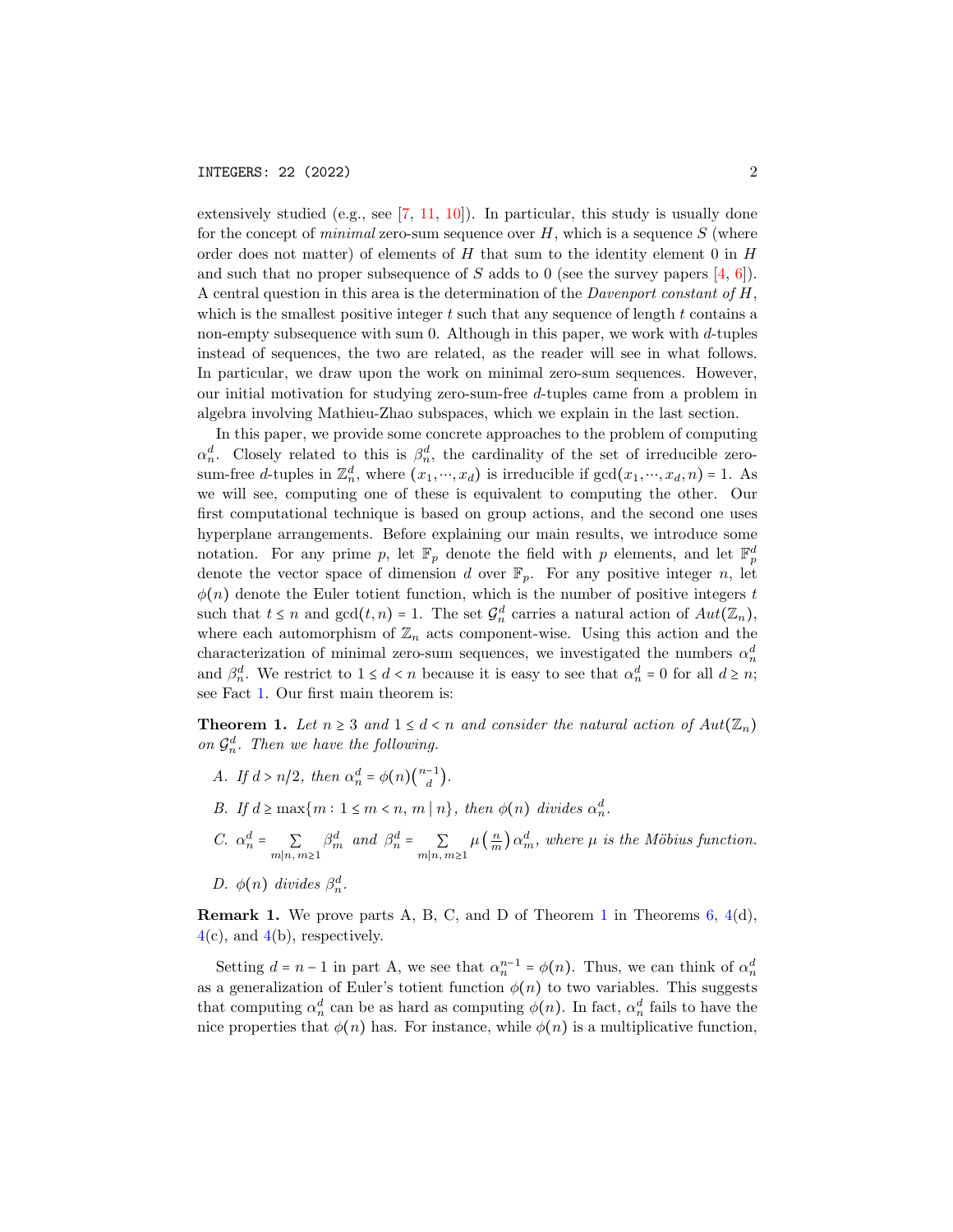$\alpha_n^d$  is not; see Corollary [1,](#page-6-0) part *(iii)*. Note that part C says that determining  $\{\alpha_n^d\}$ is equivalent to determining  $\{\beta_n^d\}$ . We also obtain recursive formulas and bounds for  $\alpha_n^d$  and  $\beta_n^d$ ; see Corollary [1](#page-6-0) and Proposition [8.](#page-16-0)

Our next approach is via hyperplane arrangements. Note that  $\mathcal{G}_n^d$  is the complement, in  $\mathbb{Z}_n^d$ , of the union of the 2<sup>d</sup> - 1 hyperplanes defined by the equations  $\sum_{i\in S} x_i = 0$ , where S ranges over the set of all non-empty subsets of  $\{1, 2, \ldots, n\}$ . So we can compute its cardinality using the exclusion-inclusion principle and techniques from hyperplane arrangements. For instance, using exclusion-inclusion, the first non-trivial formula is:

$$
\alpha_n^3 = n^3 - 7n^2 + 15n - 10 + \frac{1 + (-1)^{n-1}}{2} \text{ for all } n \ge 3.
$$

Using this approach, we rediscover the characteristic polynomial associated with Hyperplane arrangements, which is known to capture  $\alpha_p^d$  when p is a sufficiently large prime number. We generalize this result and get information on the coefficients of these polynomials.  $H_d$  will denote a  $d \times (2^d - 1)$  matrix whose columns are all the non-zero binary vectors in  $\mathbb{F}_p^d$ .

<span id="page-2-0"></span>Theorem 2. Let d be a positive integer.

- A. There exists a monic polynomial  $f_d(x)$  of degree d with integer coefficients such that  $\alpha_n^d = f_d(n)$  for all n that are relatively prime to the determinant of any  $d \times d$  binary matrix.
- B. If  $gcd(n, \lceil d^{d/2} \rceil!) = 1$ , then  $\alpha_n^d = f_d(n)$ .
- C. The coefficient of  $x^i$  (0  $\leq i \leq d-1$ ) in  $f_d(x)$  is given by  $\sum_{j=1}^{2^d-1}$  $\int_{j=1}^{2^a-1} (-1)^j m(j,i)$ , where  $m(j, i)$  is the number of subsets of j columns of  $H_d$  that span a  $d - i$ dimensional subspace in  $\mathbb{F}_p^d$ .

Remark 2. We prove parts A, B, and C of Theorem [2](#page-2-0) in Theorem [8,](#page-13-0) Corollary [3,](#page-13-1) and Proposition [2,](#page-12-0) respectively.

We computed values of  $\alpha_n^d$  using SageMath for various values of n and d and organized these values into a table where the rows correspond to values when  $n$  is fixed and the columns to values when  $d$  is fixed. Based on this data, we formulated row and column hypotheses (see Section [4\)](#page-13-2). Row hypothesis states that for all  $n$ ,  $\alpha_n^i$  is an increasing sequence for  $0 < i < n/2$  and the column hypothesis states that for each  $d, \alpha_i^d$  is an increasing sequence. We found counterexamples to both these hypotheses. This gave another hypothesis called the eventual column hypothesis, which states that for each d,  $\alpha_n^d$  an is increasing sequence for n large enough. These hypotheses led us to study the asymptotic growth of  $\{\alpha_n^d\}$  and  $\{\beta_n^d\}$ . Our work on these hypotheses and asymptotic results can be summarized in the following theorem.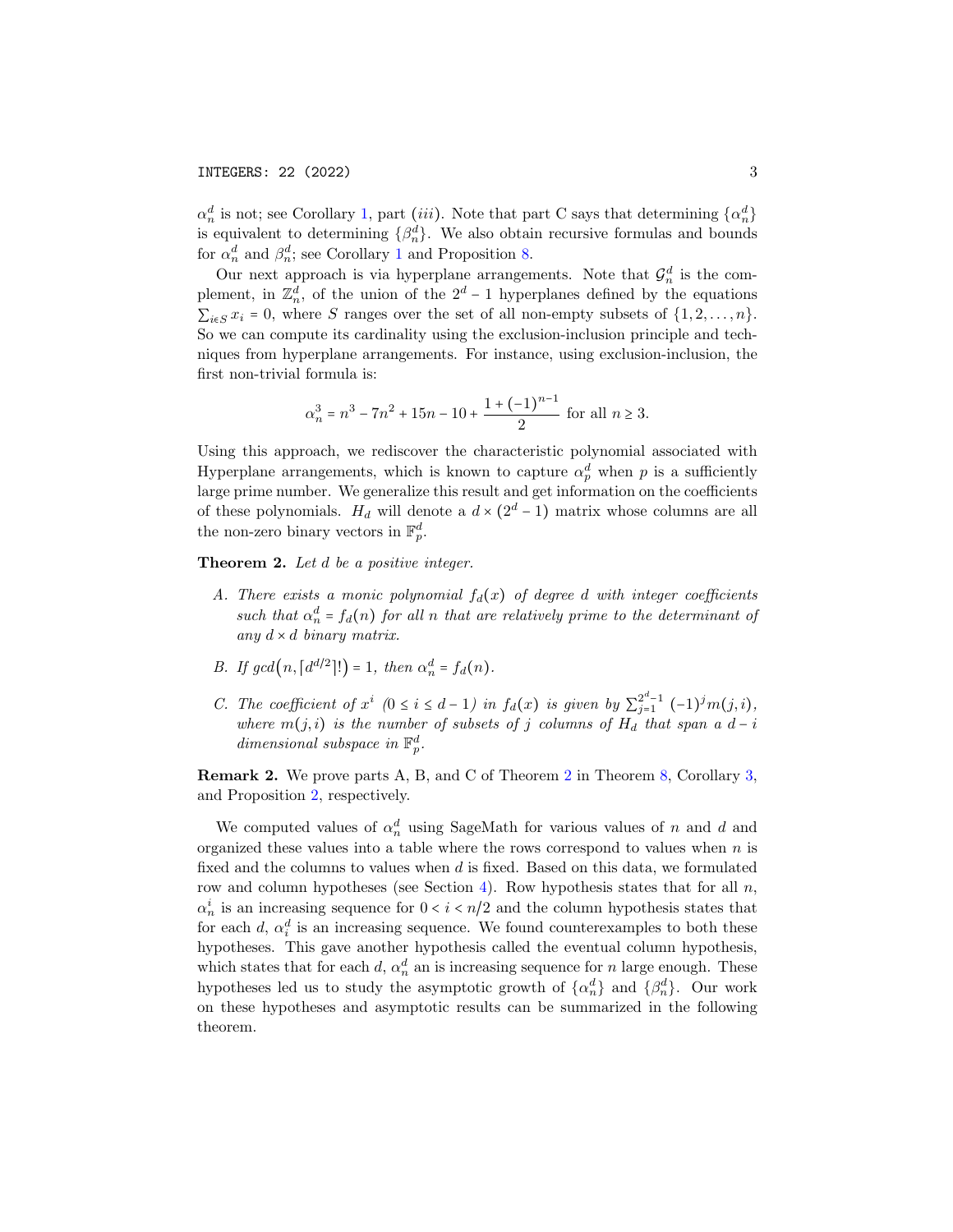<span id="page-3-1"></span>Theorem 3. Let  $n \geq 3$  and  $1 < d < n$ .

- A. There are infinitely many positive integers d such that  $\alpha_{n+1}^d < \alpha_n^d$  for some n that depends on d.
- B. For every positive integer d, the sequence  $\{\alpha_n^d\}$  is an increasing sequence if n is large enough.
- C. For any fixed d,  $\alpha_n^d/n^d \to 1$  as  $n \to \infty$ .
- D. We have  $1 = \limsup_n \frac{\beta_n^d}{n^d} \ge \liminf_n \frac{\beta_n^d}{n^d} \ge \frac{1}{d! \zeta(d)} \ge 0$ , where  $\zeta(s)$  is the Riemann zeta function. Moreover, when  $d \geq 2$ , then  $\zeta(d) > 0$ , and the sequence  $\{\beta_n^d\}$  is asymptotically bounded above and below by the sequence  $\{n^d\}$ .

Remark 3. We prove parts A, B, C of Theorem [3](#page-3-1) in Proposition [4,](#page-14-0) Theorem [10,](#page-18-0) and Theorem  $9(i)$  $9(i)$ , respectively. Part D is proved by combining Theorem [11,](#page-19-0) Proposition [9,](#page-20-0) and Theorem [12.](#page-21-0)

Part A tells us that while there are infinitely many counterexamples to the column hypothesis, part B means that the eventual column hypothesis is true. Part C tells us that for any fixed d, the sequence  $\{\alpha_n^d\}$  is asymptotically equivalent to the sequence  $\{n^d\}$ . Note that when  $d = 1$ ,  $\beta_n^1 = \phi(n)$ , and item D can be viewed as an extension of the known properties (see [\[2\]](#page-22-5)) of  $\phi(n)$ :

$$
1 = \limsup_{n} \phi(n)/n > \liminf_{n} \phi(n)/n = 0.
$$

Thus,  $\beta_n^d$  can be viewed as yet another generalization for  $\phi(n)$ .

One can also approach counting points in the complement of a hyperplane arrangement using cohomological methods; see [\[1\]](#page-22-6).

### 2. Counting Zero-sum-free d-tuples

Our goal is to compute  $\alpha_n^d$ , the cardinality of the collection  $\mathcal{G}_n^d$  of zero-sum-free d-tuples in  $\mathbb{Z}_n^d$ . We begin with an observation.

<span id="page-3-0"></span>**Fact 1.** Let d and n be positive integers. Then  $\alpha_n^d = 0$  if and only if  $d \ge n$ .

This follows from the well-known fact that  $a_1, \ldots, a_n$  of (not necessarily distinct) elements of  $\mathbb{Z}_n$  contains a subsequence whose sum is  $0 \in \mathbb{Z}_n$ , and that  $(1, 1, \dots, 1)$  is a zero-sum-free d-tuple in  $\mathbb{Z}_n^d$  whenever  $d \lt n$ . So throughout we will assume that  $d \lt n$ . Moreover, since  $\alpha_2^d = 1$  when  $d = 1$ , and 0 otherwise, we may further assume  $n \geq 3$ .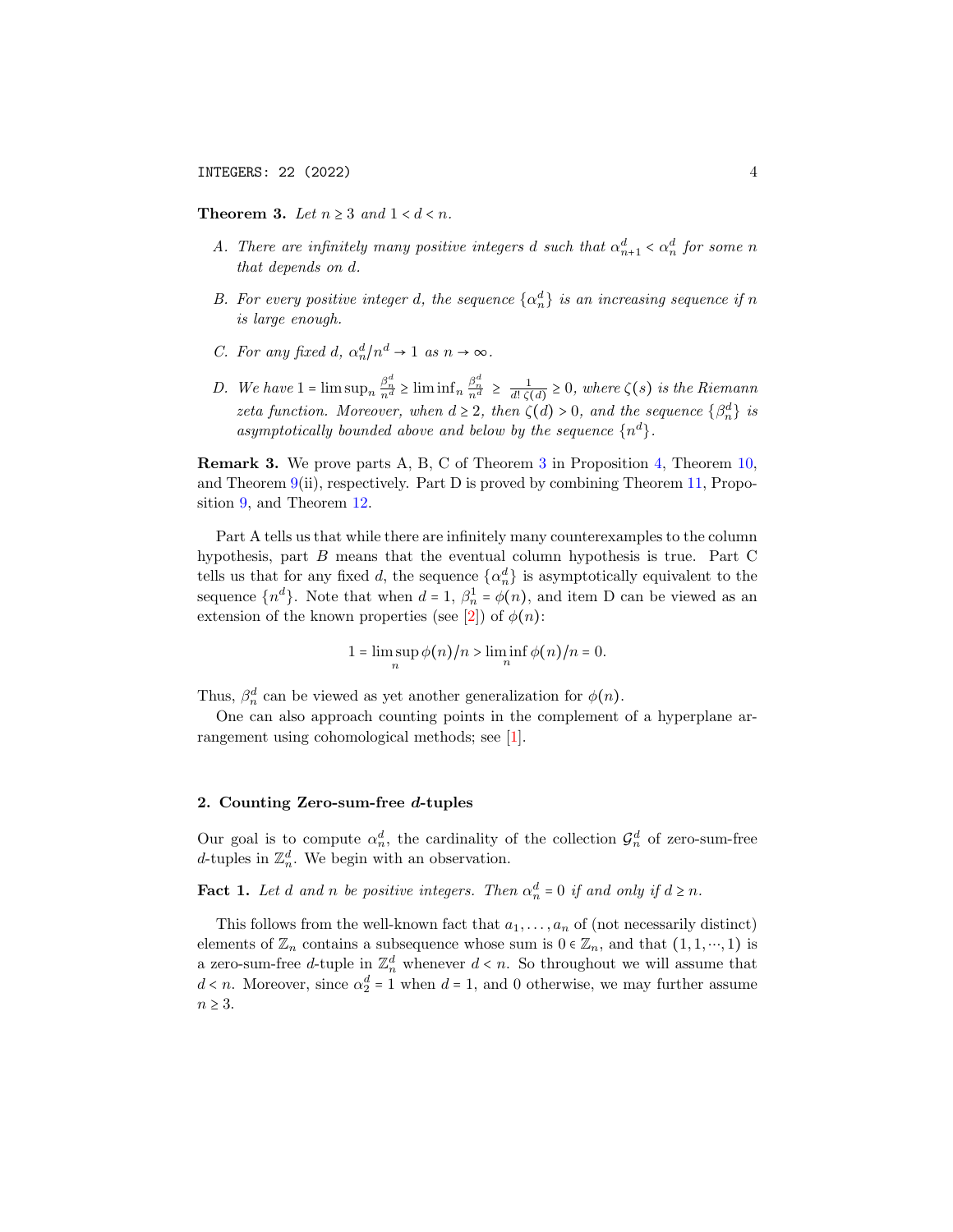# 2.1. Action of  $Aut(\mathbb{Z}_n)$  on  $\mathcal{G}_n^d$

Let  $Aut(\mathbb{Z}_n)$  denote the automorphism group of  $\mathbb{Z}_n$ . Then  $Aut(\mathbb{Z}_n)$  acts naturally on  $\mathcal{G}_n^d$  component-wise. In this section and beyond, we will identify  $\mathbb{Z}_n$  with the set  $\{0, 1, \dots, n-1\}$ , and  $Aut(\mathbb{Z}_n)$  with the set  $\{k : 1 \le k \le n-1 \text{ and } \gcd(k, n) = 1\}$ .

A zero-sum free *d*-tuple  $\mathbf{x} = (x_1, \dots, x_d) \in \mathcal{G}_n^d$  is called *irreducible* if  $gcd(\mathbf{x}, n)$  :=  $gcd(x_1,...,x_d,n) = 1.$  Otherwise, x is called *reducible*. Let  $\mathcal{R}_n^d$  (resp.  $\mathcal{I}_n^d$ ) denote the sets of reducible (resp. irreducible) zero-sum free d-tuple in  $\mathcal{G}_n^d$ . Then,

$$
\mathcal{R}_n^d \cap \mathcal{I}_n^d = \varnothing
$$
 and  $\mathcal{G}_n^d = \mathcal{R}_n^d \cup \mathcal{I}_n^d$ .

The following theorem shows that computing the sequence  $\{\alpha_n^d\}$  of the number of zero-sum-free *d*-tuples is equivalent to computing the sequence  $\{\beta_n^d\}$  of the number of irreducible zero-sum-free d-tuples.

<span id="page-4-0"></span>**Theorem 4.** Let  $n \geq 3$  and  $1 \leq d < n$  and consider the action of  $Aut(\mathbb{Z}_n)$  on  $\mathcal{G}_n^d$ . (a) For any  $k \in Aut(\mathbb{Z}_n)$  and any  $\mathbf{x} \in \mathcal{G}_n^d$ , we have  $k \in Stab(\mathbf{x})$  if and only if  $\frac{n}{\gcd(k-1,n)}$  divides  $\gcd(\mathbf{x},n)$ . In particular, if  $\gcd(\mathbf{x},n) = 1$ , then  $Stab(\mathbf{x}) = \{1\}$  for any  $\mathbf{x} \in \mathcal{G}_n^d$ .

(b) The number of orbits of the restricted action of  $Aut(\mathbb{Z}_n)$  on  $\mathcal{I}_n^d$  is  $\beta_n^d/\phi(n)$ . Thus,  $\phi(n)$  divides  $\beta_n^d$ .

(c) Determining  $\{\alpha_n^d\}$  is equivalent to determining  $\{\beta_n^d\}$ . More precisely, we have

$$
\alpha_n^d=\sum_{m|n,\,m\geq 1}\beta_m^d\ \ and\ \ \beta_n^d=\sum_{m|n,\,m\geq 1}\mu\left(\frac{n}{m}\right)\alpha_m^d,
$$

where  $\mu$  is the Möbius function.

(d) If  $d \ge \max\{m : 1 \le m < n \text{ and } m | n\}$ , then  $\alpha_n^d = \beta_n^d$  and  $\phi(n)$  divides  $\alpha_n^d$ . Moreover, the conclusion of this statement holds if  $d \geq n/2$ .

*Proof.* To prove  $(a)$ , let  $k \in Aut(\mathbb{Z}_n)$  and  $\mathbf{x} \in \mathcal{G}_n^d$ . Then  $k \in \text{Stab}(\mathbf{x})$  is equivalent to  $kx_i \equiv x_i$  for  $1 \leq i \leq d$ , which in turn is equivalent to n divides  $(k-1)x_i$  for  $1 \leq i \leq d$ . The latter statement is equivalent to  $\frac{n}{\gcd(k-1,n)}$  divides  $x_i$  for  $1 \le i \le d$ , which is true if and only if

$$
\frac{n}{\gcd(k-1,n)} \text{ divides } \gcd(\mathbf{x},n),
$$

where  $gcd(\mathbf{x}, n) = gcd(x_1, \ldots, x_d, n)$ . This proves the "if and only if" statement in part (a). Finally, if  $gcd(\mathbf{x}, n) = 1$ , then  $\frac{n}{gcd(k-1,n)}$  divides  $gcd(x_1, \ldots, x_d, n)$ , which is equivalent to  $\frac{n}{\gcd(k-1,n)}$  divides 1. The latter statement is equivalent to  $gcd(k-1, n) = n$ , which holds if and only if  $k = 1$ .

To prove (b), note that if  $gcd(x_1, \ldots, x_d, n) = 1$ , then  $gcd(kx_1, \ldots, kx_d, n) = 1$  for any integer k such that  $1 \leq k \leq n-1$  with  $gcd(k,n) = 1$ . So, we can consider the restricted action of  $Aut(\mathbb{Z}_n)$  on  $\mathcal{I}_n^d$ . If  $\mathbf{x} \in \mathcal{I}_n^d$ , then by definition, we have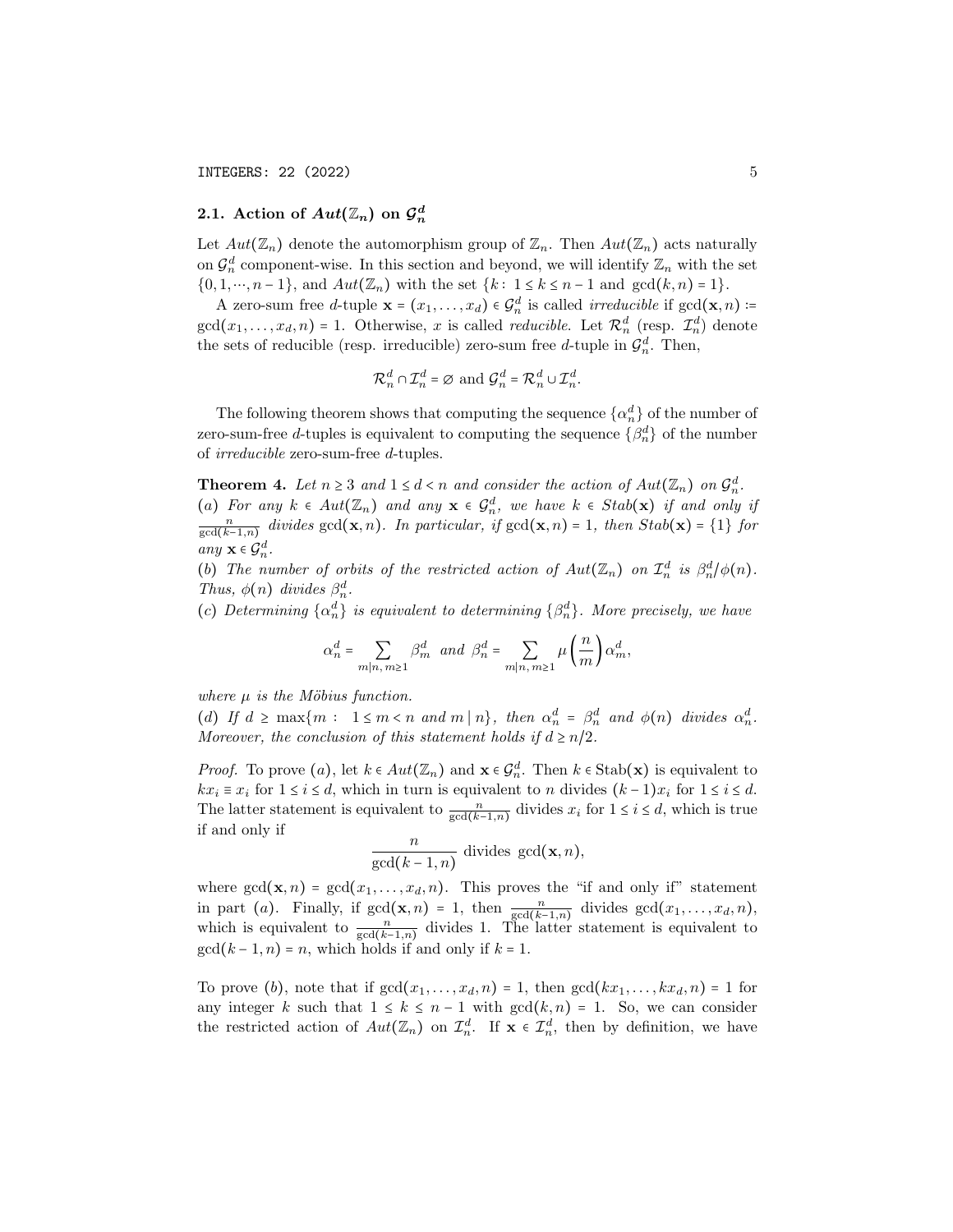$gcd(\mathbf{x}, n) = 1$ . Then it follows from part (a) that  $Stab(\mathbf{x}) = \{1\}$ . Thus, the size of the orbit of  $\mathbf{x} \in \mathcal{I}_n^d$  is equal to  $|Aut(\mathbb{Z}_n)|/|\text{Stab}(\mathbf{x})| = \phi(n)/1 = \phi(n)$ . Then, the number of orbits of the restricted action of  $Aut(\mathbb{Z}_n)$  on  $\mathcal{I}_n^d$  is  $\beta_n^d/\phi(n)$ . This proves (b).

For the proof of  $(c)$ , note that since  $\alpha_n^d = |\mathcal{G}_n^d| = |\mathcal{R}_n^d| + \beta_n^d$ , it suffices to show that

$$
|\mathcal{R}_n^d| = \sum_{\substack{m|n\\1
$$

Consider the multiset  $\mathcal{I} = \bigsqcup_{\substack{m|n \ n \leq m \leq n}}$  $\mathcal{I}_m^d$ , where we use the symbol ⊔ to denote the "disjoint union". Define the function  $f: \mathcal{R}_n^d \to \mathcal{I}$  by

$$
f(\mathbf{x}) = \frac{1}{\gcd(\mathbf{x}, n)} \mathbf{x} = \left(\frac{x_1}{\gcd(\mathbf{x}, n)}, \dots, \frac{x_d}{\gcd(\mathbf{x}, n)}\right) \text{ and } f(\mathbf{x}) \in \mathcal{I}_m^d, \text{ where } m = \frac{n}{\gcd(\mathbf{x}, n)}.
$$

In particular,  $f(\mathbf{x})$  and  $f(\mathbf{x}')$  may be equal in value but still be considered different in  $\mathcal I$  if they belong to  $\mathcal I^d_m$  and  $\mathcal I^d_{m'}$ , respectively, such that

$$
m = \frac{n}{\gcd(\mathbf{x}, n)} \neq \frac{n}{\gcd(\mathbf{x}', n)} = m'.
$$

We claim that f is a bijection. First, we prove that f is onto. If  $y = (y_1, \ldots, y_d) \in \mathcal{I}$ , then there exits m, with  $1 < m < n$ , such that m | n and  $y \in \mathcal{I}_{m}^{d}$ . Let  $\mathbf{x} = \frac{n}{m} \mathbf{y}$ . Since **y** is irreducible, it follows that  $gcd(y, n) = 1$ , which implies that

$$
\gcd(\mathbf{x},n)=\gcd\left(\frac{n}{m}\mathbf{y},n\right)=\frac{n}{m}.
$$

Thus,

$$
f(\mathbf{x}) = f\left(\frac{n}{m}\mathbf{y}\right) = \frac{1}{\gcd(\frac{n}{m}\mathbf{y},n)}\left(\frac{n}{m}\mathbf{y}\right) = \frac{m}{n}\left(\frac{n}{m}\mathbf{y}\right) = \mathbf{y},
$$

showing that f is onto. To show that f is one-to-one, let  $\mathbf{x}, \mathbf{x}' \in \mathcal{R}_n^d$  be such that  $f(\mathbf{x}) = f(\mathbf{x}')$ . Since **x** and **x'** are reducible, it follows that  $gcd(\mathbf{x}, n) > 1$  and  $gcd(\mathbf{x}', n) > 1$ . Thus,

$$
m = \frac{n}{\gcd(\mathbf{x}, n)} < n \text{ and } m' = \frac{n}{\gcd(\mathbf{x}', n)} < n.
$$

Moreover, since  $x$  and  $x'$  are zero-sum free, their entries are less than n. Thus,  $gcd(\mathbf{x}, n) < n$  and  $gcd(\mathbf{x}', n) < n$ , which imply that

$$
1 < m < n \text{ and } 1 < m' < n.
$$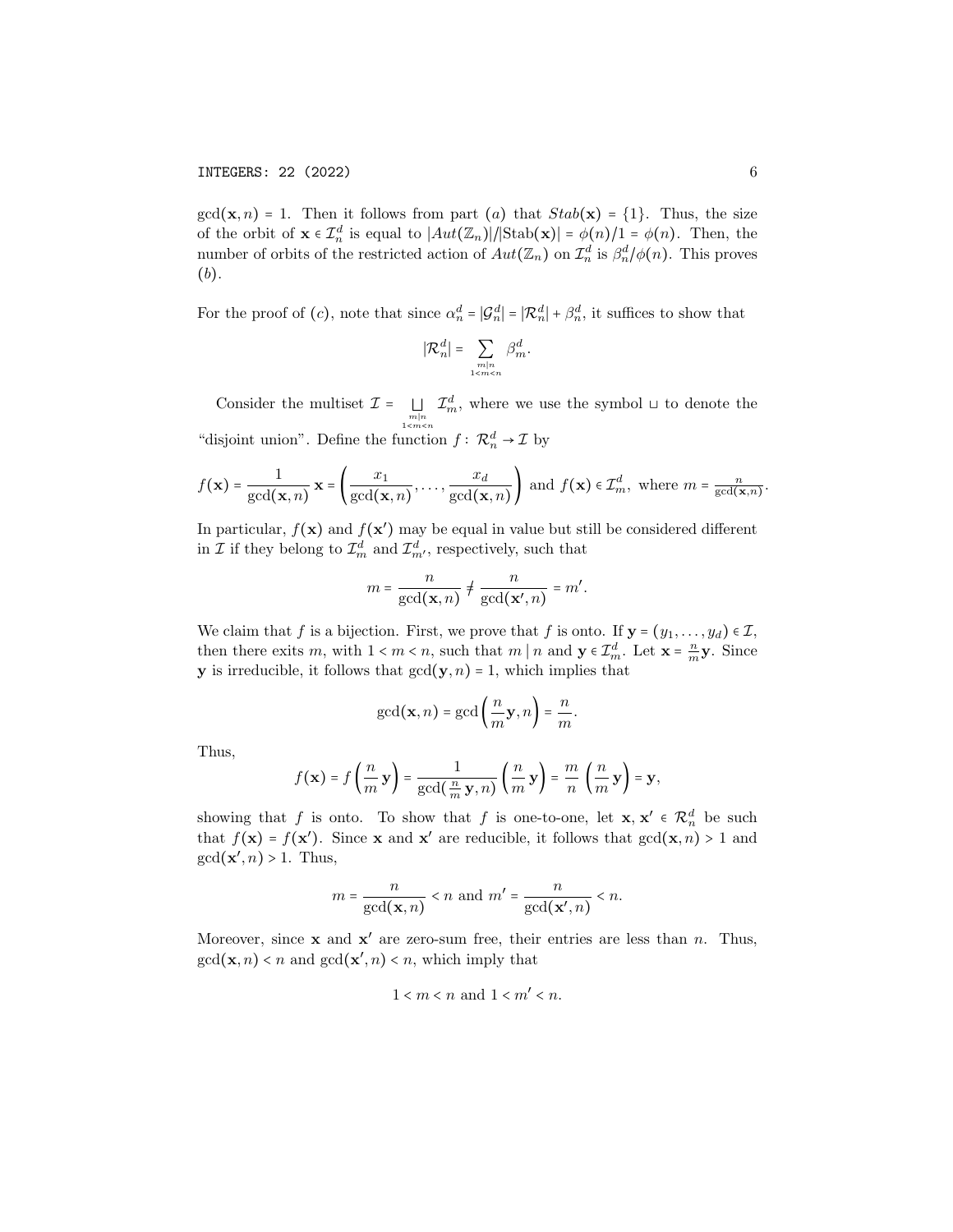If  $m \neq m'$ , then  $f(\mathbf{x}) = \frac{1}{m}\mathbf{x} \in \mathcal{I}_{m}^{d}$  and  $f(\mathbf{x}') = \frac{1}{m}\mathbf{x}' \in \mathcal{I}_{m'}^{d}$  are different copies of the same element in  $\mathcal{I}$ , which would contradict the hypothesis  $f(\mathbf{x}) = f(\mathbf{x}')$ . Thus,  $m = m'$ , which yields  $f(\mathbf{x}) = f(\mathbf{x}')$ . Then,

$$
\frac{1}{\gcd(\mathbf{x},n)}\,\mathbf{x}=\frac{1}{\gcd(\mathbf{x}',n)}\,\mathbf{x}',
$$

which implies that

$$
\frac{m}{n} \mathbf{x} = \frac{m'}{n} \mathbf{x'}, \text{ or, equivalently, } \mathbf{x} = \mathbf{x'}.
$$

This completes the proof that  $f$  is a bijection. Thus,

$$
\alpha_n^d = |\mathcal{R}_n^d| + \beta_n^d = \sum_{\substack{m|n\\1 < m < n}} \beta_m^d + \beta_n^d = \sum_{m|n, m > 1} \beta_m^d = \sum_{m|n, m \ge 1} \beta_m^d,\tag{1}
$$

where the last equality holds since  $\beta_1^d \leq \alpha_1^d$ , and  $\alpha_1^d = 0$  by Fact [1.](#page-3-0) The resulting formula for  $\beta_n^d$  follows directly from the above formula for  $\alpha_n^d$  and Möbius inversion formula. This completes the proof of  $(c)$ .

Finally, we prove (d). If  $d \ge \max\{m : 1 \le m < n \text{ and } m | n\}$ , then we know from Fact [1](#page-3-0) that  $\alpha_m^d = 0$  (and, thus,  $\beta_m^d = 0$ ) for all divisors m of d with  $1 \le m < n$ . Thus, it follows from statements (c) and (a) that  $\alpha_n^d = \beta_n^d$  and  $\phi(n)$  divides  $\alpha_n^d$ . For the second part of statement (d), note that if  $m \mid n$  and  $m < n$ , then  $m \leq n/2$ .  $\Box$ 

The following result shows more specific recursive formulas for  $\alpha_n^d$  and  $\beta_n^d$ .

<span id="page-6-0"></span>Corollary 1. Let n be an integer such that  $n \geq 3$  and let  $p_1, \ldots, p_t$  be the distinct prime divisors of n. For any subset  $S \subseteq \{p_1, \ldots, p_t\}$ , define  $n_S \coloneqq \frac{n}{\prod_{p \in S} p}$ , where  $\prod_{p\in S} p = 1$  if  $S = \emptyset$ . Further assume that  $1 \leq d < n$ . (i) Then,

$$
\alpha_n^d=\beta_n^d+\sum_{\emptyset\neq S\subseteq\{p_1,...,p_t\}}(-1)^{|S|+1}\alpha_{n_S}^d\ \ and\ \ \beta_n^d=\sum_{S\subseteq\{p_1,...,p_t\}}(-1)^{|S|}\alpha_{n_S}^d.
$$

In particular,

$$
\phi(n) = \beta_n^1 = \sum_{S \in \{p_1, \dots, p_t\}} (-1)^{|S|} (n_S - 1).
$$

(ii) If  $n = p^t$  for a prime p and a positive integer t, then  $\alpha_{p^t}^d = \beta_{p^t}^d + \alpha_{p^{t-1}}^d$ . (iii) If  $n = p_1p_2$  for two distinct primes  $p_1$  and  $p_2$ , then  $\alpha_{p_1p_2}^d = \beta_{p_1p_2}^d + \alpha_{p_1}^d + \alpha_{p_2}^d$ .

*Proof.* To prove (i), note that since  $\{p_1, \ldots, p_t\}$  is the set of distinct prime divisors of n, there exist positive integers  $r_i$  such that  $n = \prod_{i=1}^t p_i^{r_i}$  is a prime factorization of *n*. For  $1 \leq i \leq t$ , we define

$$
n_i = \frac{n}{p_i}
$$
 and  $A_i = \{m : m | n_i, m \ge 1\}.$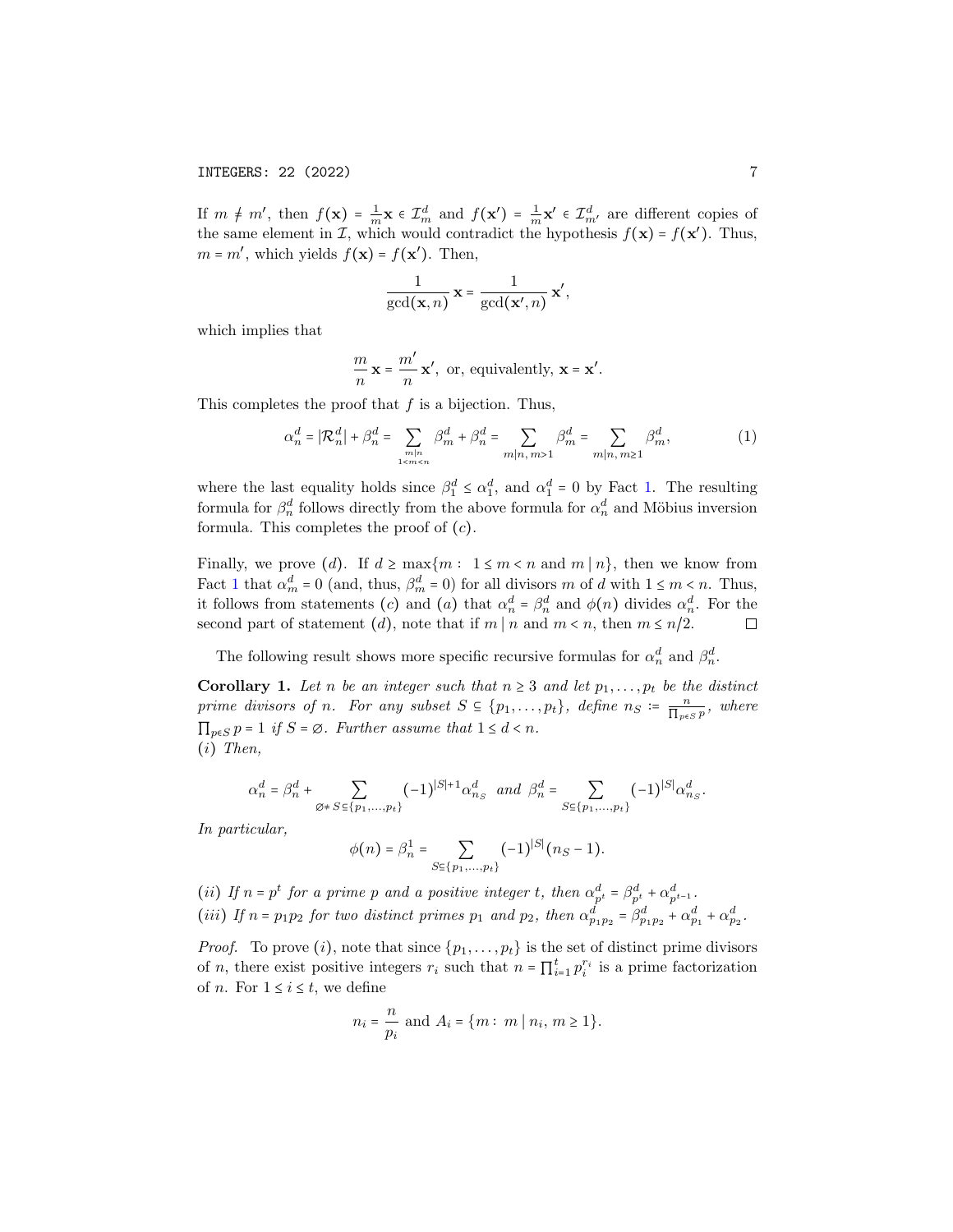Then for any divisor m of n with  $1 \leq m < n$ , there exits some i such that m divides  $n_i$ . Thus,

<span id="page-7-0"></span>
$$
\{m : m \mid n, 1 \le m < n\} = \bigcup_{i=1}^{t} \{m : m \mid n_i, m \ge 1\} = A_1 \cup \ldots \cup A_t. \tag{2}
$$

Observe that for any subset  $\{A_{i_1}, \ldots, A_{i_k}\} \subseteq \{A_1, \ldots, A_t\}$ , we have

<span id="page-7-1"></span>
$$
A_{i_1} \cap ... \cap A_{i_k} = \{m : m \mid n_{i_j} \text{ for all } 1 \le j \le k, m \ge 1\}
$$
  
=  $\{m : m \mid \gcd(n_{i_1},...,n_{i_k}), m \ge 1\}$   
=  $\{m : m \mid \gcd\left(\frac{n}{p_{i_1}},..., \frac{n}{p_{i_k}}\right), m \ge 1\}$   
=  $\{m : m \mid \frac{n}{p_{i_1}...p_{i_k}}, m \ge 1\}$   
=  $\{m : m \mid n_S, S = \{p_{i_1},..., p_{i_k}\}, m \ge 1\}$ , (3)

where  $n_S = \frac{n}{\prod_{p \in S} p} = \frac{n}{p_{i_1} \dots p_{i_k}}$ . Then by combining Theorem [4](#page-4-0)(c) with the relations in [\(2\)](#page-7-0) and [\(3\)](#page-7-1), and the inclusion-exclusion applied to  $A_1 \cup \ldots \cup A_t$ , we obtain

$$
\alpha_n^d = \sum_{m|n, n \ge 1} \beta_m^d = \beta_n^d + \sum_{m|n, 1 \le m < n} \beta_m^d
$$
\n
$$
= \beta_n^d + \sum_{m \in A_1 \cup ... \cup A_t} \beta_m^d
$$
\n
$$
= \beta_n^d + \sum_{k=1}^t \sum_{1 \le i_1 < ... < i_k \le t} (-1)^{k+1} \sum_{m \in A_{i_1} \cap ... \cap A_{i_k}} \beta_m^d
$$
\n
$$
= \beta_n^d + \sum_{\emptyset \ne S \subseteq \{p_1, ..., p_t\}} (-1)^{|S|+1} \sum_{m|n_S, n \ge 1} \beta_m^d
$$
\n
$$
= \beta_n^d + \sum_{\emptyset \ne S \subseteq \{p_1, ..., p_t\}} (-1)^{|S|+1} \alpha_{n_S}^d. \tag{4}
$$

The formula for  $\beta_n^d$  follows directly from rearranging and simplifying the above formula for  $\alpha_n^d$ . Moreover, the resulting formula for  $\phi(n)$  follows from the fact that if  $d = 1$ , then  $\alpha_n^1 = n - 1$  and  $\beta_n^1 = \phi(n)$ . This concludes the proof of (*i*).

For the proof of  $(ii)$ , note that if  $n = p<sup>t</sup>$ , then the set of distinct primes of n is  $D_n = \{p\}.$  Since the only nonempty subset of  $\{p\}$  is itself and  $\phi(p^t) = p^{t-1}(p-1),$ then  $(ii)$  follows directly from  $(i)$ .

To prove (*iii*), note that if  $n = p_1p_2$ , then the only proper nonempty subsets of  $D_n = \{p_1, p_2\}$  are  $\{p_1\}$ ,  $\{p_2\}$ , and  $\{p_1, p_2\}$ . Moreover,  $n_{p_1} = n/p_1 = p_2$ ,  $n_{p_2} = n/p_2 =$  $p_1$ , and  $n_{\{p_1,p_2\}} = n/p_1p_2 = 1$ . Thus, it follows from (*i*) that

$$
\alpha_{p_1p_2}^d = \beta_{p_1p_2}^d + (-1)^2 \alpha_{p_1}^d + (-1)^2 \alpha_{p_2}^d + (-1)^3 \alpha_1^d = \beta_{p_1p_2}^d + \alpha_{p_1}^d + \alpha_{p_2}^d,
$$

where we used  $\alpha_1^d = 0$  by Fact [1.](#page-3-0)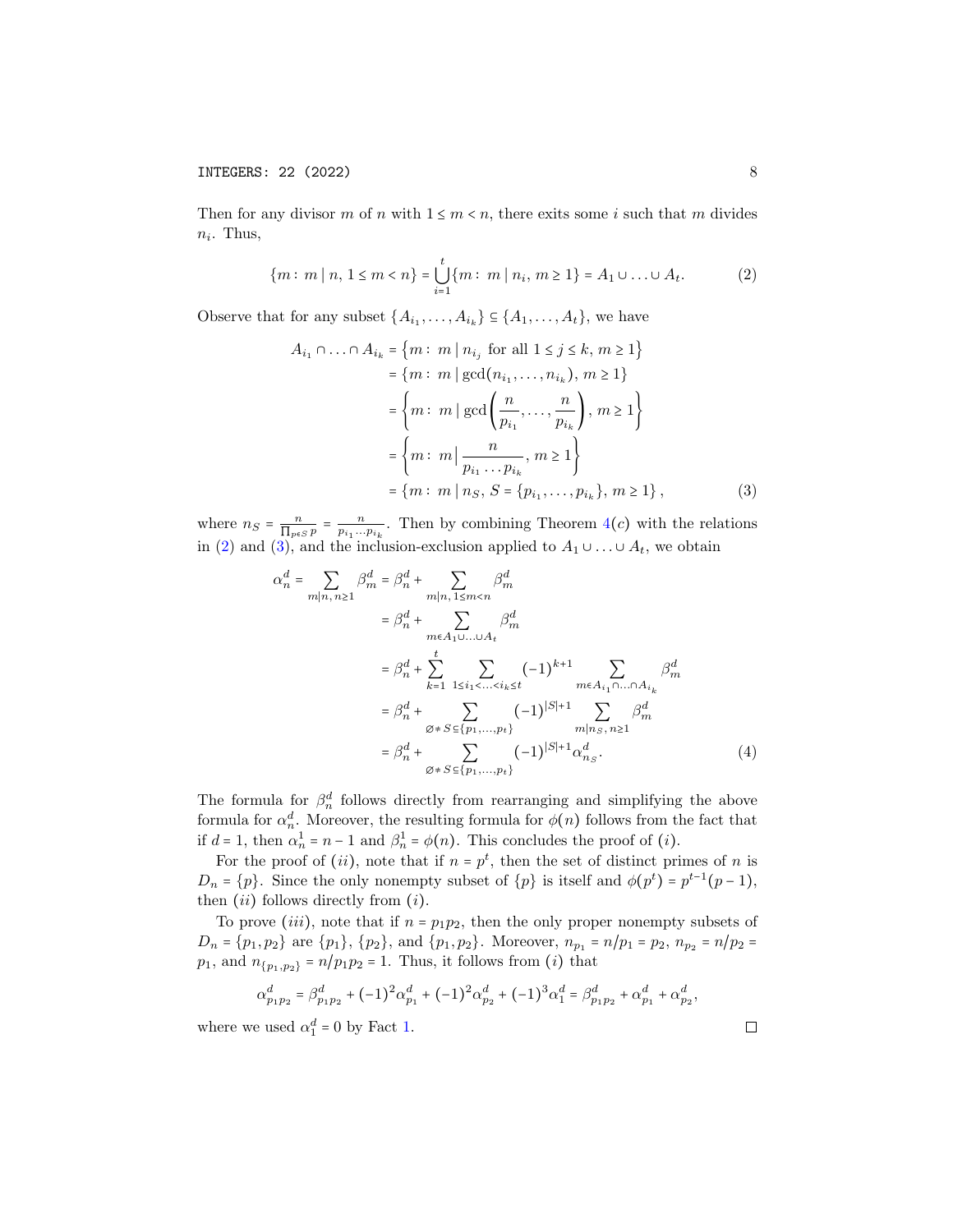## <span id="page-8-2"></span>2.2. Determining  $\alpha_n^d$  for  $d > n/2$  or  $d \leq 3$

We first determine  $\alpha_n^d$  for  $d > n/2$ . We will use the following important theorem due to Savchev and Chen.

<span id="page-8-1"></span>**Theorem 5** ([\[11\]](#page-22-1)). Every zero-sum free d-tuple **x** in  $\mathbb{Z}_n^d$  of length  $d > n/2$  can be uniquely represented as  $(x_1k, x_2k, \ldots, x_dk)$ , where k generates  $\mathbb{Z}_n$  and  $x_1, x_2, \ldots, x_d$ are positive integers whose sum is less than n.

We can now prove our main theorem in this section.

<span id="page-8-0"></span>**Theorem 6.** Let  $n \geq 3$  and  $d > n/2$ . Then the number of zero-sum free d-tuples in  $\mathbb{Z}_n$  is given by

$$
\alpha_n^d = \phi(n) \binom{n-1}{d}.
$$

*Proof.* We consider the action of  $Aut(\mathbb{Z}_n)$  on  $\mathcal{G}_n^d$ . Since  $d > n/2$ , it follows from Theorem  $4(d)$  $4(d)$  that  $\alpha_n^d = \phi(n) \cdot N$ , where N is the number of orbits under the action of  $Aut(\mathbb{Z}_n)$ . So it suffices to determine N. Pick some zero-sum free d-tuple **x** in some orbit O. By Theorem [5,](#page-8-1) x can be uniquely represented as  $\mathbf{x} = (x_1k, x_2k, \ldots, x_dk),$ where k generates  $\mathbb{Z}_n$  and  $x_1, x_2, \dots, x_d$  are positive integers such that  $\sum_{i=1}^n x_i \leq n$ . Note that if  $\ell \in Aut(\mathbb{Z}_n)$ , then  $\ell \cdot \mathbf{x} = \ell k(x_1, x_2, \ldots, x_d)$ , where  $\ell k \in Aut(\mathbb{Z}_n)$  is another generator of  $\mathbb{Z}_n$ . In fact  $\ell k$  can be assumed to be any generator of  $\mathbb{Z}_n$  by a suitable choice of  $\ell \in Aut(\mathbb{Z}_n)$ . Thus, N is the number of ordered tuples  $(x_1, \ldots, x_d)$ that satisfy  $\sum_{i=1}^{n} x_i < n$ , which is equivalent to the number of ordered partitions of j, with  $1 \le j \le n-1$ , into d positive integers:

$$
N = \sum_{j=1}^{n-1} {j-1 \choose d-1} = {n-1 \choose d},
$$

where the last equality can be easily shown (e.g., by induction). Therefore, we obtain

$$
\alpha_n^d = \phi(n) \cdot N = \phi(n) \binom{n-1}{d}.
$$

Note that a very similar theorem was proven by [\[10\]](#page-22-2) for  $d > \frac{2n}{3}$ , where the author takes into account only minimal zero-sum free sequences as opposed to minimal zero-sum free tuples.

**Corollary 2.** For any fixed positive integer k, we have  $\alpha_n^{n-k} = \phi(n) \binom{n-1}{k-1}$  $_{k-1}^{n-1}$ ) for all large enough value of n. Moreover,

$$
\liminf_n \frac{\alpha_{n+1}^{n+1-k}}{\alpha_n^{n-k}}=0, \quad \text{ and } \quad \limsup_n \frac{\alpha_{n+1}^{n+1-k}}{\alpha_n^{n-k}}=\infty.
$$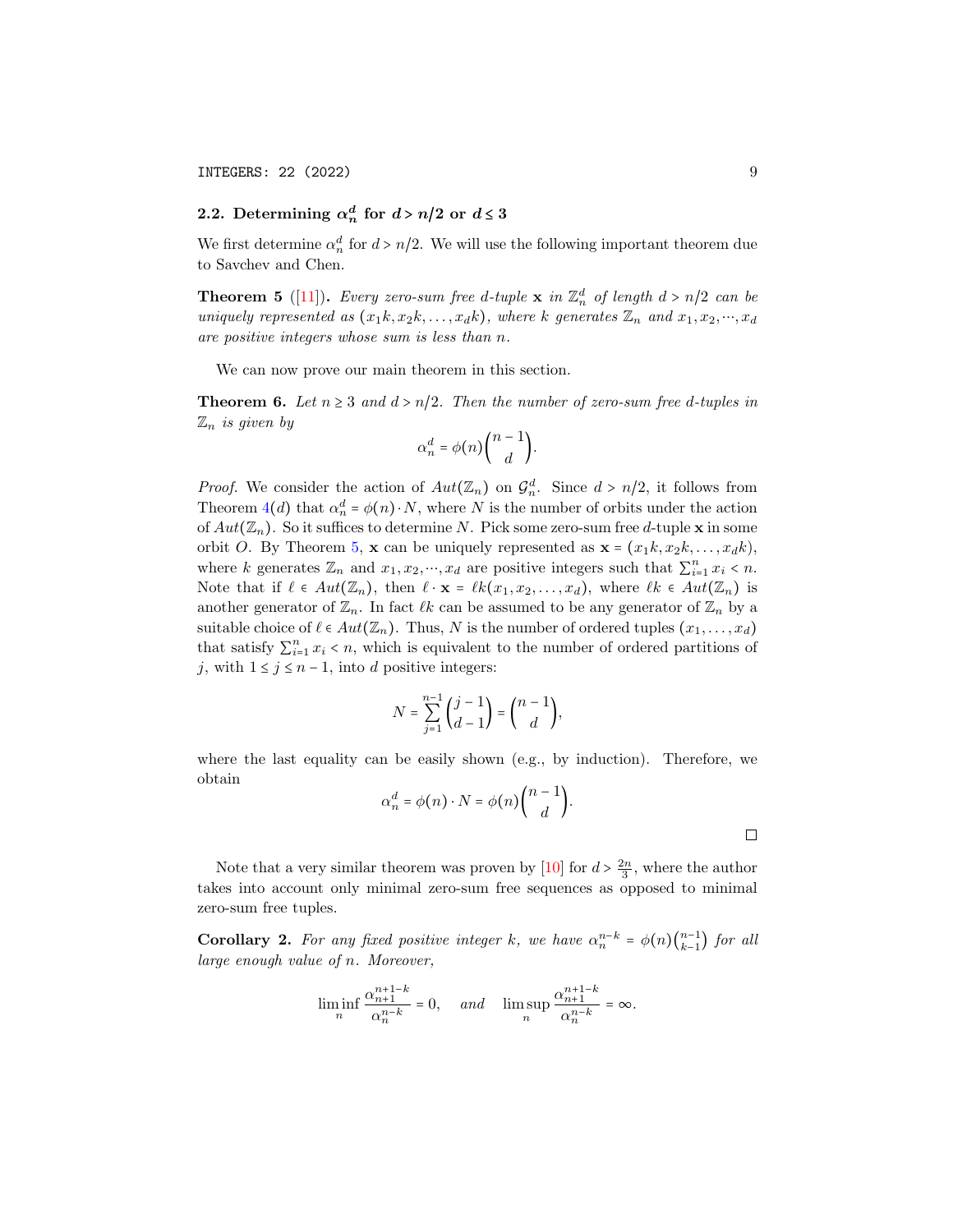*Proof.* For all large  $n, n - k > n/2$ , so by the above theorem we have

$$
\alpha_n^{n-k} = \phi(n) \binom{n-1}{n-k} = \phi(n) \binom{n-1}{k-1}.
$$

Therefore,

$$
\frac{\alpha_{n+1}^{n+1-k}}{\alpha_n^{n-k}} = \frac{\phi(n+1)\binom{n}{k-1}}{\phi(n)\binom{n-1}{k-1}} = \frac{\phi(n+1)}{\phi(n)}\frac{n}{n-k+1}.
$$

Since  $n/(n-k+1)$  goes to 1 as n goes to  $\infty$ , the corollary now follows from a result of Somayajulu [\[12\]](#page-22-7) which states that

$$
\liminf_{n} \frac{\phi(n+1)}{\phi(n)} = 0, \text{ and } \limsup_{n} \frac{\phi(n+1)}{\phi(n)} = \infty.
$$

It is not hard to get explicit formulas for  $\alpha_n^d$  for small values of d. For instance,  $\alpha_n^1 = n - 1$  and  $\alpha_n^2 = (n - 1)(n - 2)$ . In principle, one can compute  $\alpha_n^d$  for any n and  $d$  using the exclusion-inclusion principle. We illustrate this when  $d = 3$  in the next proposition.

**Proposition 1.** Let  $n \geq 3$  be a positive integer. Then

$$
\alpha_n^3 = n^3 - 7n^2 + 15n - 10 + \frac{1 + (-1)^{n-1}}{2} \text{ for all } n \ge 3.
$$

Proof. Using the exclusion-inclusion principle, we compute the cardinality of the complement of  $\mathcal{G}_n^3$  inside  $(\mathbb{Z}_n \setminus \{0\})^3$ . For any set P of hyperplanes, we let  $V(P)$ denote the subset of all points in  $(\mathbb{Z}_n \setminus \{0\})^3$  which belong to the intersection of all planes in  $P$ . Then we have

$$
\alpha_n^3 = (n-1)^3 - |V(x+y=0) \cup V(y+z=0) \cup V(x+z=0) \cup V(x+y+z=0)|.
$$

Now we compute cardinalities of various intersections. Note that  $|V(x + y = 0)| =$  $(n-1)^2$  because  $x \neq 0$  and  $z \neq 0$  are the only restrictions here, and  $y = -x$ . Similarly,  $|V(y+z=0)| = |V(x+z=0)| = (n-1)^2$ . But  $|V(x+y+z=0)| = (n-1)(n-2)$  because while  $x \neq 0$ ,  $y \neq 0$  or  $-x$  to ensure  $z \neq 0$ . We then have a total of  $3(n-1)^2+(n-1)(n-2)$ points. Similarly, the reader can check that we have a total of  $3(n-1)$  points coming from 2-fold intersections.

Now we look at 3-fold intersections. As before, if any one of these intersections contains the plane  $x + y + z = 0$ , then  $x = 0$ , or  $y = 0$ , or  $z = 0$ . So we ignore these intersections. There is then only one intersection to consider, namely  $V(x + y =$  $0, y + z = 0, z + x = 0$ . Adding all these equations gives  $2(x + y + z) = 0$ . Since we are working in  $\mathbb{Z}_n$ , when n is odd, this equation is equivalent to  $x + y + z = 0$ , so we can ignore this case. But when *n* is even,  $2(x + y + z = 0)$  would imply  $x + y + z = n/2$ .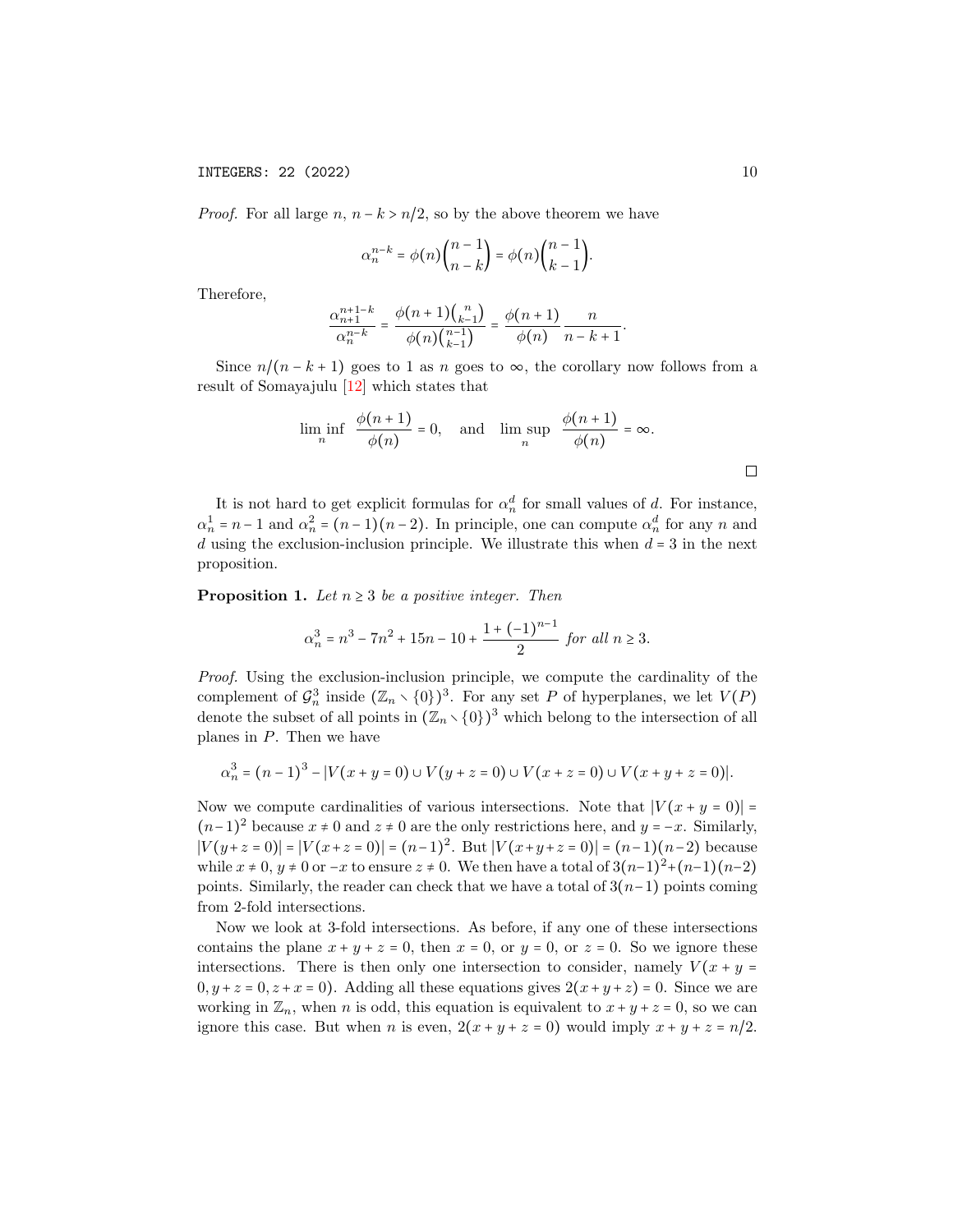This in conjunction with  $x + y = 0$  yields  $z = n/2$ . Similarly using  $y + z = 0$  we get  $x = n/2$ , and using  $x + z = 0$  we get  $y = n/2$ . Thus, when n is even, we pick an additional point  $(n/2, n/2, n/2)$ . The total number of points in 3-fold intersections is  $\theta_n$ , which is 1 if n is even and 0 otherwise.

Finally, a 4-fold intersection will give  $(0, 0, 0)$ . Now packing all these cardinalities in the exclusion-inclusion we get

$$
\alpha_n^d = (n-1)^3 - (3(n-1)^2 + (n-1)(n-2) - 3(n-1) + \theta_n - 0).
$$

Simplifying this expression gives the desired formula.

 $\Box$ 

It will be very tedious to take this approach to compute  $\alpha_n^d$  for higher values of d. However, using this approach, in the next section, we will show the existence of a polynomial of degree d which captures  $\alpha_n^d$  for suitable values of n.

#### 3. Hyperplane Arrangements

A real hyperplane arrangement  $H$  is a finite collection of hyperplanes (subspaces of dimension  $n-1$ ) in  $\mathbb{R}^n$ . An important polynomial attached to any real hyperplane arrangement is its characteristic polynomial; see [\[13\]](#page-22-8) for the definition. This polynomial contains valuable information about  $H$ . For instance, a fundamental result of Zaslavsky [\[14\]](#page-22-9) states that the value of the characteristic polynomial at −1 gives, up to sign, the number of regions in a hyperplane arrangement. Similarly, the value at 1 gives, up to sign, the number of bounded regions.

Now we look at hyperplane arrangements in  $\mathbb{F}_p^d$  (*d*-dimensional vector space over  $\mathbb{F}_p$ ). Note that  $\mathcal{G}_p^d$ , the space of zero-sum-free d-tuples, represents points in the complement of the hyperplanes in  $\mathbb{F}_p^d$  defined by the  $2^d-1$  linear equations  $\sum_{i\in S} x_i =$ 0, where S ranges over all the non-empty subsets of  $\{1, 2, \dots, d\}$ . The following result is well-known, but we give independent proof and connect to the Hadamard bound.

<span id="page-10-0"></span>Theorem 7. Let d be a positive integer. Then there exists a monic polynomial  $f_d(x)$  of degree d with integer coefficients such that for any sufficiently large prime  $p, f_d(p) = \alpha_p^d.$ 

*Proof.* Consider the  $2^d - 1$  hyperplanes defined by the equations  $\sum_{i \in S} x_i = 0$ , where S ranges over all nonempty subsets  $S \subseteq \{1, 2, \dots, d\}$ . For every nonempty subset  $P_i$  of these planes, let  $A_i$  be a matrix whose rows are the coefficients of the linear equations that define the hyperplanes in  $P_i$ . Note that  $A_i$  defines a linear map

$$
A_i: \mathbb{F}_p^d \to \mathbb{F}_p^{m_i},
$$

where  $m_i$  is the number of hyperplanes in  $P_i$ , and that  $\text{Null}(A_i)$  is the intersection of hyperplanes on  $P_i$ . Then we have

 $\alpha_p^d = p^d$  – |Set of all points on the  $2^d - 1$  hyperplanes|.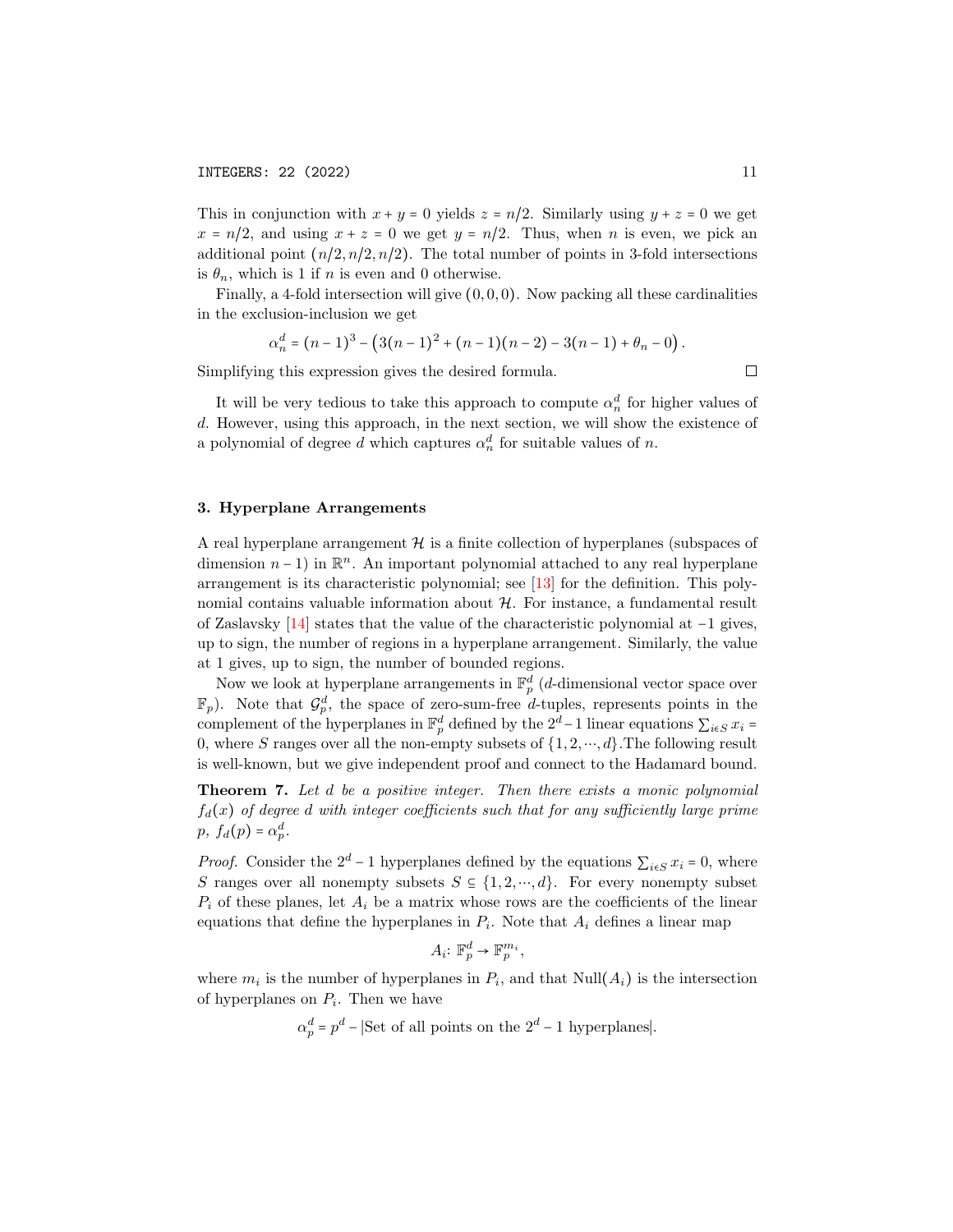We compute the cardinality of the union using exclusion-inclusion principle. We get an expression of the form

$$
\alpha_p^d = p^d - \sum \pm |N(A_i)|.
$$

By the rank-nullity theorem, Null $(A_i)$  is a  $(d - \operatorname{rank} A_i)$  dimensional subspace of  $\mathbb{F}_p^d$ . Therefore,  $|\text{Null}(A_i)| = p^{d-\text{rank }A_i}$ . This gives,

$$
\alpha_p^d = p^d - \sum \pm p^{d - \mathrm{rank}\, A_i},
$$

where rank  $A_i > 0$  because  $A_i$  are non-zero matrices. We will be done if we can show that rank  $A_i$  does not depend on p for a sufficiently large prime p. To this end, we use a result in linear algebra which states that the rank of a matrix M is the maximal order of a non-zero minor of  $M$ . Since each  $A_i$  is a matrix with 1s and 0s of a fixed order  $m_i \times d$ , there is a finite set of minors of all  $A_i$ 's over  $\mathbb{Z}$ . Let  $v_d$  be the maximum prime which divides one of these minors. As soon as the  $q$  exceeds  $v_d$ , rank  $A_i$  becomes independent of p. Then we have

<span id="page-11-0"></span>
$$
\alpha_p^d = p^d - \sum \pm p^{d - \mathrm{rank}\, A_i}, \quad p > v_d. \tag{5}
$$

The RHS is clearly a polynomial in p of degree d.

By the general theory of hyperplane arrangements (see  $[13]$ ), it is known that for sufficiently large primes  $p, \alpha_p^d = h_d(p)$  where  $h_d(x)$  is the characteristic polynomial of the corresponding real hyperplane arrangement. Since the polynomial  $f_d(x)$  which we constructed and  $h_d(x)$  are both of degree d and they agree for all sufficiently large primes, they are the same. These characteristic polynomials are considered to be intractable, in general. Here are the first few polynomials which are obtained using SageMath:  $f_1(x) = x - 1$ ,  $f_2(x) = x^2 - 3x + 2$ ,  $f_3(x) = x^3 - 7x^2 + 15x - 9$ ,  $f_4(x) = x^4 - 15x^3 + 80x^2 - 170x + 104.$ 

Having shown the existence of polynomials, which captures  $\alpha_p^d$  for sufficiently large primes, two natural questions arise.

- A. What are the coefficients of these polynomials?
- B. What is the value of the number  $v_d$  shown in [\(5\)](#page-11-0)? Can we get some bounds for it?

Recall from Section [1](#page-0-1) that  $H_d$  denotes the  $d \times (2^d - 1)$  matrix whose columns are all the non-zero binary vectors in  $\mathbb{F}_p^d$ . Thus,  $H_d$  is the matrix corresponding to our hyperplane arrangement. For instance,

$$
H_3 = \left( \begin{array}{rrrrr} 1 & 0 & 0 & 1 & 1 & 1 & 1 \\ 0 & 1 & 0 & 1 & 0 & 0 & 1 \\ 0 & 0 & 1 & 0 & 1 & 1 & 1 \end{array} \right).
$$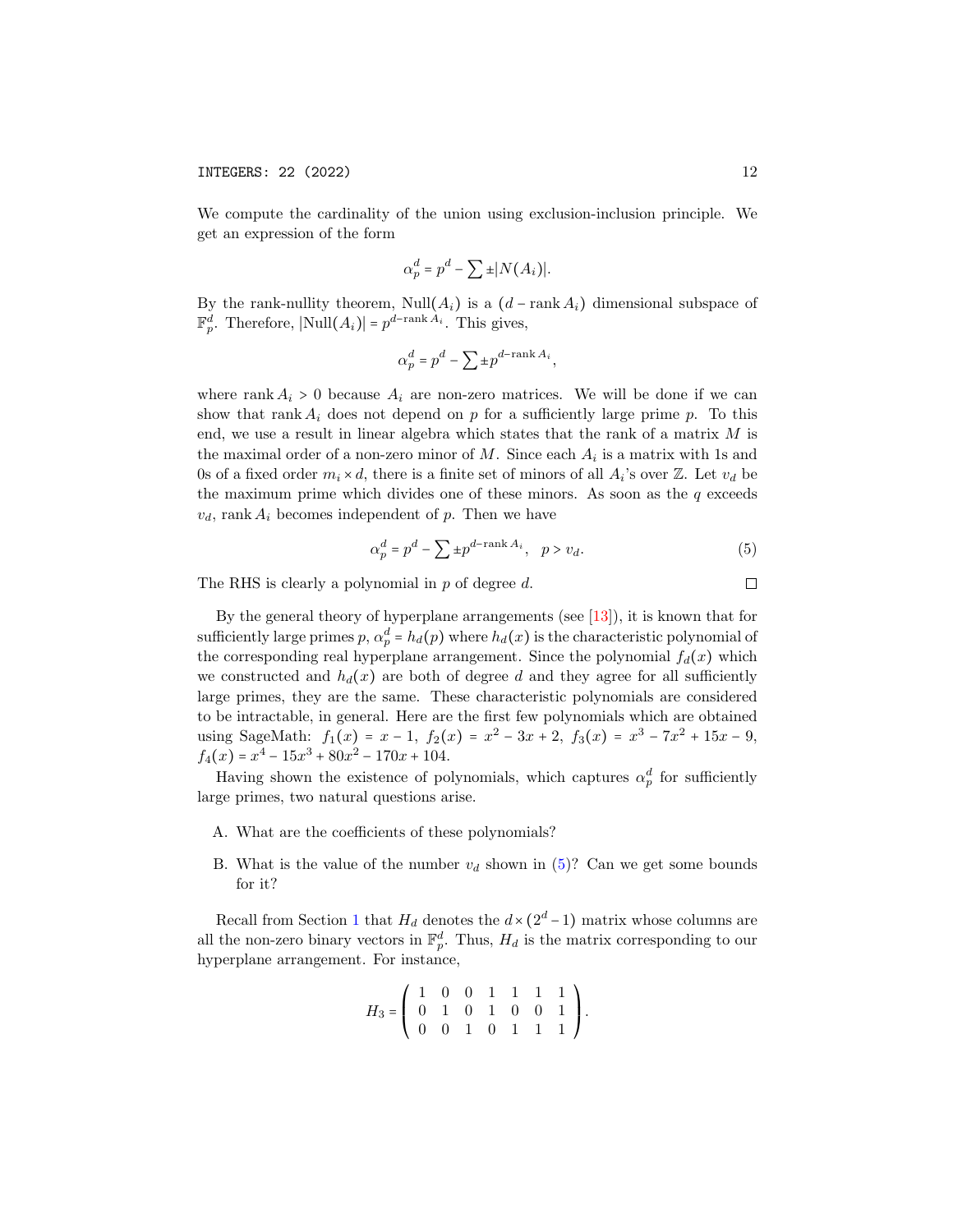From the proof of the above theorem we see that the coefficient of  $x^i$  ( $0 \le i \le d-1$ ) of our polynomial  $f_d(x)$  is obtained from all possible null spaces of dimension i in the alternating sum given by the exclusion-inclusion principle. This gives:

<span id="page-12-0"></span>**Proposition 2.** The coefficient of  $x^i$  (0 ≤ i ≤ d-1) of our polynomial  $f_d(x)$  is given  $by \sum_{i=1}^{2^d-1}$  $j_{j=1}^{2^a-1}$  (-1)<sup>j</sup>m(j, i), where m(j, i) is the number of subsets of j columns of  $H_d$ that span a  $d-i$  dimensional subspace of  $\mathbb{F}_p^d$ .

A closed formula for these coefficients seems hard to obtain with the exception of one case. The coefficient of  $x^{d-1}$  is given by  $\sum_{j=1}^{2^d-1}$  $\sum_{j=1}^{2^a-1} (-1)^j m(j, d-1)$ . Note that  $m(1, d-1) = 2<sup>d</sup> - 1$  (every column is non-zero and there are  $2<sup>d</sup> - 1$  columns) and  $m(i, d-1) = 0$  for all  $i > 1$  (a subset of size more than 1 cannot span a 1-dimensional subspace when working with binary vectors). Thus the coefficient of  $x^{d-1}$  is  $-(2^d-1)$ .

The constant term is  $\sum_{j=1}^{2^d-1}$  $j_{j=1}^{2^{a}-1}$  (-1)<sup>j</sup>m(j,0). Note that m(j,0) is the number of subsets of columns of  $H_d$  of size j, which span  $\mathbb{F}_p^d$ .

Now we consider the problem of finding a bound for  $v_p$ .

**Proposition 3.** Let d be a positive integer. Then,  $\alpha_p^d = f_d(p)$  for all  $p > d^{d/2}$ . In other words,  $v_d \leq d^{d/2}$ .

Proof. Recall that if our prime p exceeds the value of all possible minors obtained from  $H_d$ , then  $\alpha_p^d = H_d(p)$ . Now note that when computing all possible minors of  $H_d$ , it is enough to look at  $d \times d$  submatrices because the minors from  $j \times j$   $(j \le d)$ submatrices will be picked by those of  $d \times d$  submatrices as can be seen by simply adding appropriate 0s and 1s. The maximum possible minor of a  $d \times d$  submatrix of  $H_d$  can be bounded by Hadamard's inequality which states that for any matrix A, det(A)  $\leq \prod_{i=1}^d ||A_i||$ , where  $||A_i||$  is the Euclidean norm of the *ith* column of A. Applying this inequality to a  $d \times d$  submatrix of M of  $H_d$  gives

$$
\det(M) \le \prod_i ||M_i|| \le \prod_i \sqrt{d} = d^{d/2}
$$

.

This means that for all  $p > d^{d/2}$  we have  $\alpha_p^d = f_d(p)$ .

The maximum possible minor of a  $d \times d$  submatrix of  $H_d$  will be at most the maximum possible determinant of an arbitrary 0 − 1 matrix of order d. This latter is called the Hadamard maximal determinant problem. An upper bound for this determinant is  $2^{-d}(d+1)^{(d+1)/2}$  (e.g., see [\[3\]](#page-22-10)). This shows that

$$
\alpha_p^d = f_d(p) \text{ for all } p \text{ such that } p > \frac{(d+1)^{(d+1)/2}}{2^d}.
$$

See entry A003432 in OEIS for the maximum possible determinant of a  $(0, 1)$ -matrix of order d.

The following theorem offers a generalization of Theorem [7.](#page-10-0)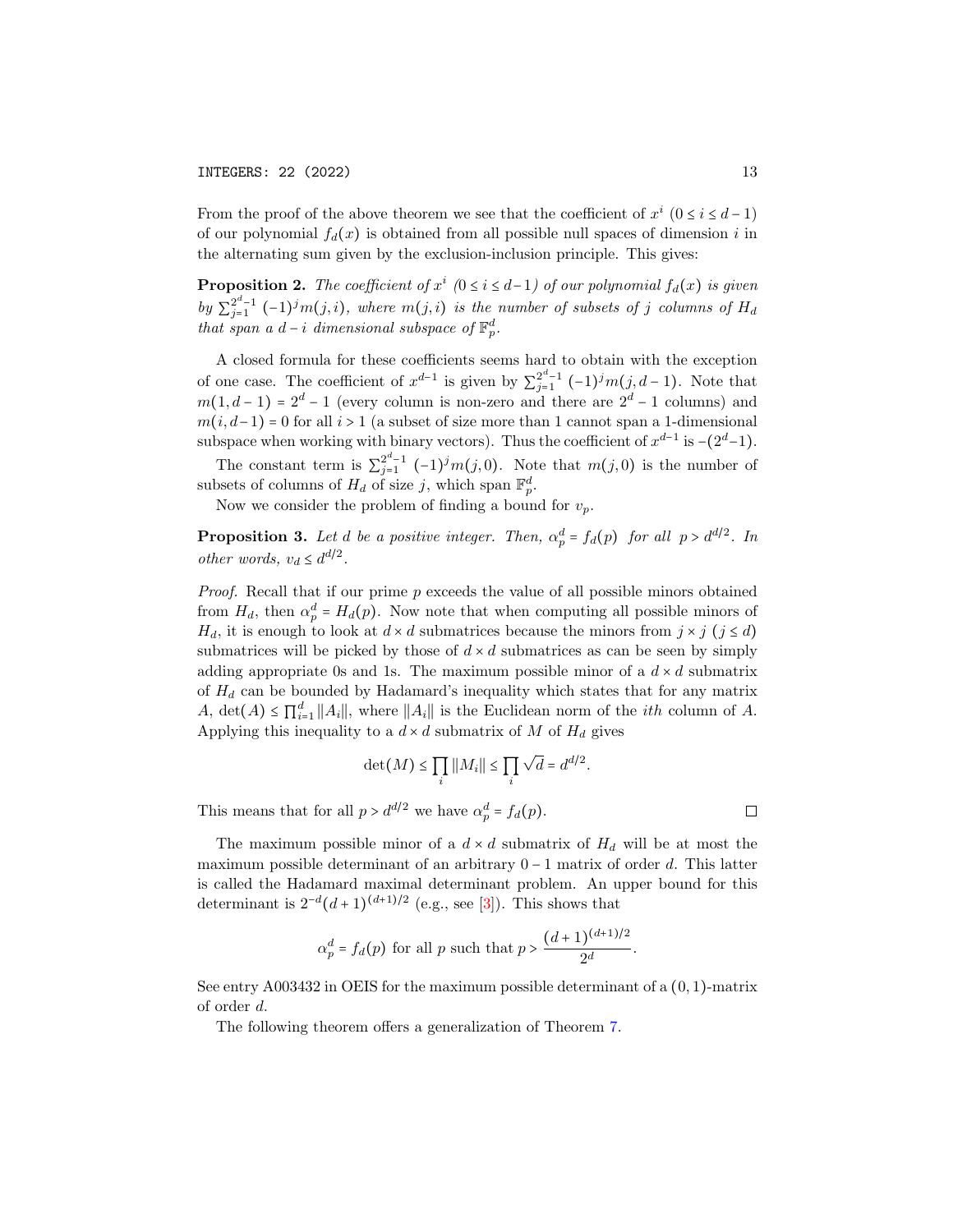INTEGERS: 22 (2022) 14

<span id="page-13-0"></span>**Theorem 8.** For every positive integer d there exists a monic polynomial  $f_d(x)$  of degree d with integer coefficients such that  $\alpha_n^d = f_d(n)$  for all n that are relatively prime to the determinant of any  $d \times d$  binary matrix.

*Proof.* We start exactly as in the proof of Theorem [7,](#page-10-0) but we work over  $\mathbb{Z}_n$ . With the same notation as there, we obtain

 $\alpha_n^d$  =  $n^d$  – |Set of all points on the  $2^d$  – 1 hyperplanes|.

We compute the cardinality of the union using the exclusion-inclusion principle, and that gives

$$
\alpha_n^d = n^d - \sum \pm |Ker(A_i)|.
$$

Note that since we are no longer working over a prime field, we look for the cardinality of the kernel of the group homomorphism

$$
A_i: \mathbb{Z}_n^d \to \mathbb{Z}_n^{m_i}, m_i \leq d.
$$

Since *n* is relatively prime to the determinant of any  $d \times d$  binary matrix, in particular, it will also be relatively prime to any minor of  $A_i$ . These minors are exactly the collection of all the scalars that we multiply with in the process of converting  $A_i$ 's into their RRE forms over  $\mathbb{Z}_n$ . This will show that the under the given condition on  $n, |Ker(A_i)| = n^{d-rank(A_i)},$  where rank is computed over the reals. Thus, we have a polynomial function  $f_d(x) = x^d - \sum \pm x^{d-\text{rank}(A_i)}$ , such that  $\alpha_n^d = f_d(n)$  for all n that are relatively prime to the determinant of any  $d \times d$  binary matrix.  $\Box$ 

<span id="page-13-1"></span>**Corollary 3.** For every positive integer d, we have  $\alpha_n^d = f_d(n)$  if  $gcd(n, [d^{d/2}]!) = 1$ . In particular,  $\alpha_p^d = f_d(p)$  for all sufficiently large primes p.

*Proof.* Since the determinant of any binary  $d \times d$  matrix is at most  $d^{d/2}$ , if we choose *n* such that  $gcd(n, [d^{d/2}]!) = 1$ , then *n* will be relatively prime to the determinant of any  $d \times d$  binary matrix and we can apply Theorem [8.](#page-13-0)  $\Box$ 

### <span id="page-13-2"></span>4. Hypotheses

We examine the rows and columns of the following table of the values of  $\alpha_n^d$  and state some hypotheses. The data is obtained using a program (available at [\[17\]](#page-22-11)) that we wrote using SageMath software. The entries in the empty cells of Table [4](#page-13-2) are zeros since  $\alpha_n^d = 0$  if  $d \ge n$  (see Fact [1\)](#page-3-0).

Analyzing the data in Table [1](#page-14-1) led us to consider the following hypotheses.

**Row hypothesis:** For a fixed n,  $\{\alpha_n^d\}$  is an increasing sequence in d for  $d < n/2$ and a decreasing sequence in d for  $d > n/2$ .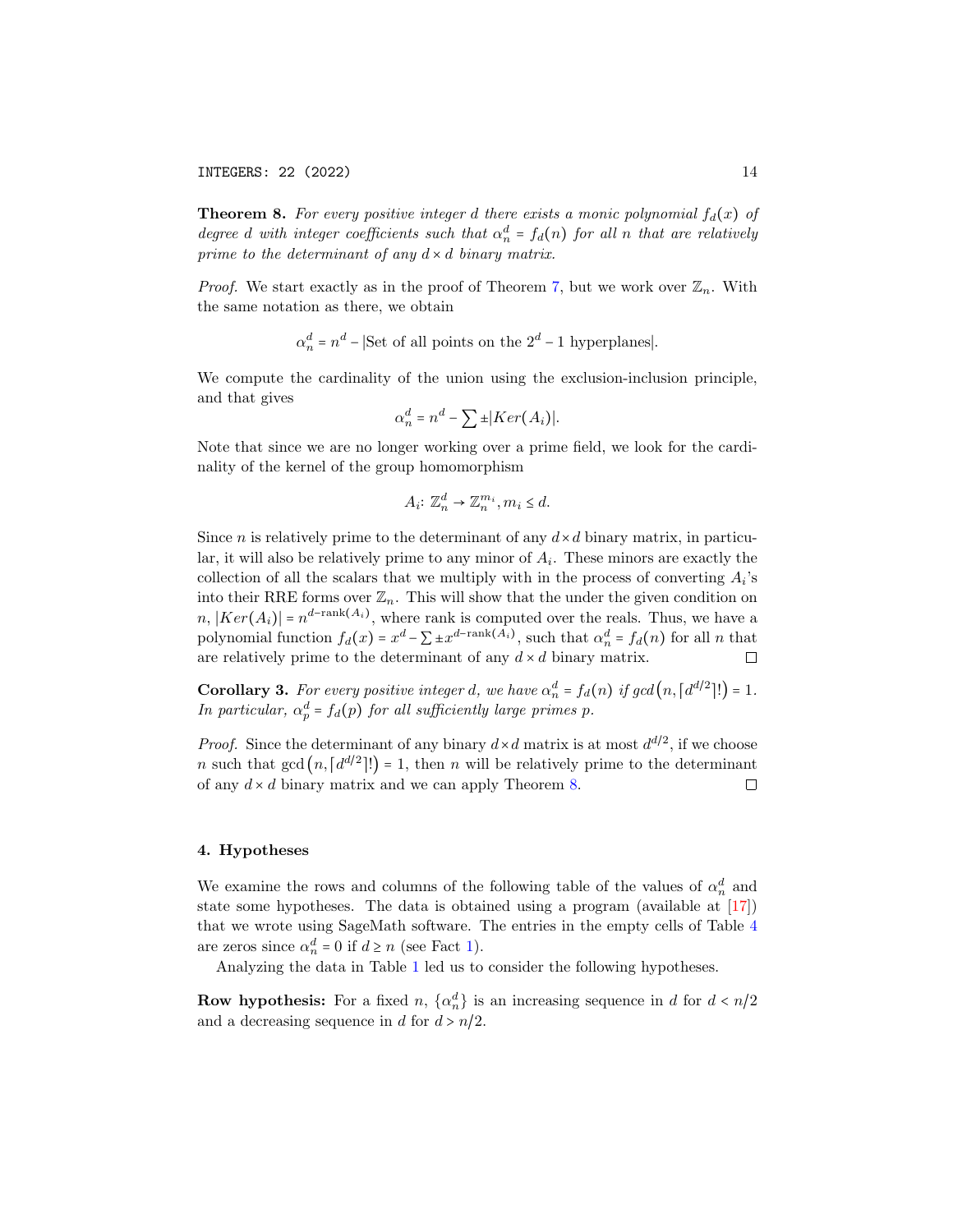| d<br>$\boldsymbol{n}$ |                 | $\overline{2}$ | 3              | 4              | 5              | 6      | $\overline{7}$ | 8      | 9              | 10     | 11    | 12    | 13    | 14             | 15  | 16  | 17 |
|-----------------------|-----------------|----------------|----------------|----------------|----------------|--------|----------------|--------|----------------|--------|-------|-------|-------|----------------|-----|-----|----|
| $\overline{2}$        |                 |                |                |                |                |        |                |        |                |        |       |       |       |                |     |     |    |
| 3                     | $\overline{2}$  | $\overline{2}$ |                |                |                |        |                |        |                |        |       |       |       |                |     |     |    |
| 4                     | 3               | 6.             | $\overline{2}$ |                |                |        |                |        |                |        |       |       |       |                |     |     |    |
| 5                     | 4               | 12             | 16             | $\overline{4}$ |                |        |                |        |                |        |       |       |       |                |     |     |    |
| 6                     | h               | 20             | 44             | 10             | $\overline{2}$ |        |                |        |                |        |       |       |       |                |     |     |    |
| ٠                     | 6               | 30             | 96             | 90             | 36             | 6      |                |        |                |        |       |       |       |                |     |     |    |
| $\overline{8}$        |                 | 42             | 174            | 240            | 84             | 28     | $\overline{4}$ |        |                |        |       |       |       |                |     |     |    |
| 9                     | 8               | 56             | 288            | 690            | 336            | 168    | 48             | 6      |                |        |       |       |       |                |     |     |    |
| $\overline{10}$       | 9               | 72             | 440            | 1344           | 984            | 336    | 144            | 36     | $\overline{4}$ |        |       |       |       |                |     |     |    |
| 11                    | 10              | 90             | 640            | 2590           | 3060           | 2100   | 1200           | 450    | 100            | 10     |       |       |       |                |     |     |    |
| 12                    | 11              | 110            | 890            | 4330           | 5786           | 2436   | 1320           | 660    | 220            | 44     | 4     |       |       |                |     |     |    |
| 13                    | 12              | 132            | 1200           | 7020           | 14832          | 12264  | 9504           | 5940   | 2640           | 792    | 144   | 12    |       |                |     |     |    |
| 14                    | $1\overline{3}$ | 156            | 1572           | 10560          | 26172          | 22686  | 13992          | 7722   | 4290           | 1716   | 468   | 78    | 6     |                |     |     |    |
| 15                    | 14              | 182            | 2016           | 15564          | 52488          | 49392  | 28736          | 24024  | 16016          | 8008   | 2912  | 728   | 112   | $\overline{8}$ |     |     |    |
| 16                    | 15              | 210            | 2534           | 21840          | 83292          | 95620  | 73876          | 56880  | 40040          | 24024  | 10920 | 3640  | 840   | 120            | 8   |     |    |
| 17                    | 16              | 240            | 3136           | 30160          | 143616         | 217056 | 208000         | 209808 | 183040         | 128128 | 69888 | 29120 | 8960  | 1920           | 256 | 16  |    |
| 18                    | 17              | 272            | 3824           | 40330          | 217574         | 326088 | 292080         | 216672 | 162780         | 116688 | 74256 | 37128 | 14280 | 4080           | 816 | 102 | 6  |

<span id="page-14-1"></span>Table 1:  $\alpha_n^d$  for  $2 \le n \le 18$  and  $1 \le d \le n - 1$ .

Note that for  $d > n/2$ ,  $\alpha_n^d = \phi(n) \binom{n-1}{d}$  $\binom{-1}{d}$ . Since, for a fixed value of *n*, the binomial coefficients  $\binom{n-1}{d}$  $\binom{-1}{d}$  form a decreasing sequence for  $d > n/2$ , this proves the second part of the hypothesis. The first part of the hypothesis is false. The smallest counterexample is when  $n = 17$ :  $\alpha_{17}^6 > \alpha_{17}^7$ . We expect that there would be infinitely many counter-examples.

**Column hypothesis:** For a fixed d,  $\{\alpha_n^d\}$  is an increasing sequence in n.

A quick check in SageMath reveals many counterexamples to the inequality involving the Euler-phi function. For instance, we have a counterexample at  $(n, d)$  = (17,6), since  $\alpha_{18}^6 < \alpha_{17}^6$ . To investigate this hypothesis, we will use the following lemma.

**Lemma 1.** For  $d > (n+1)/2$ , we have  $\alpha_{n+1}^d > \alpha_n^d$  if and only if  $\frac{\phi(n+1)}{\phi(n)} > \frac{n-d}{n}$ .

*Proof.* Recall that  $\alpha_n^d = \phi(n) \binom{n-1}{d}$  $\binom{-1}{d}$  for  $d > n/2$ . From this, we have  $\alpha_{n+1}^d > \alpha_n^d$  $\binom{n}{d}$  >  $\phi(n)\binom{n-1}{d}$ <sup>-1</sup></sub>), which in turn is equivalent to  $\frac{\phi(n+1)}{\phi(n)}$  > is equivalent to  $\phi(n+1)$  $\frac{n-d}{n}$ .  $\Box$ 

We now show that the column hypothesis fails for infinitely many columns.

<span id="page-14-0"></span>**Proposition 4.** There are infinitely many positive integers  $d$  such that  $\alpha_{n+1}^d < \alpha_n^d$ for some n that depends on d.

Proof. A result of Somayajulu [\[12\]](#page-22-7) states that

$$
\liminf_{n \to \infty} \frac{\phi(n+1)}{\phi(n)} = 0.
$$

In particular, there are infinitely many positive integers  $n_i$  such that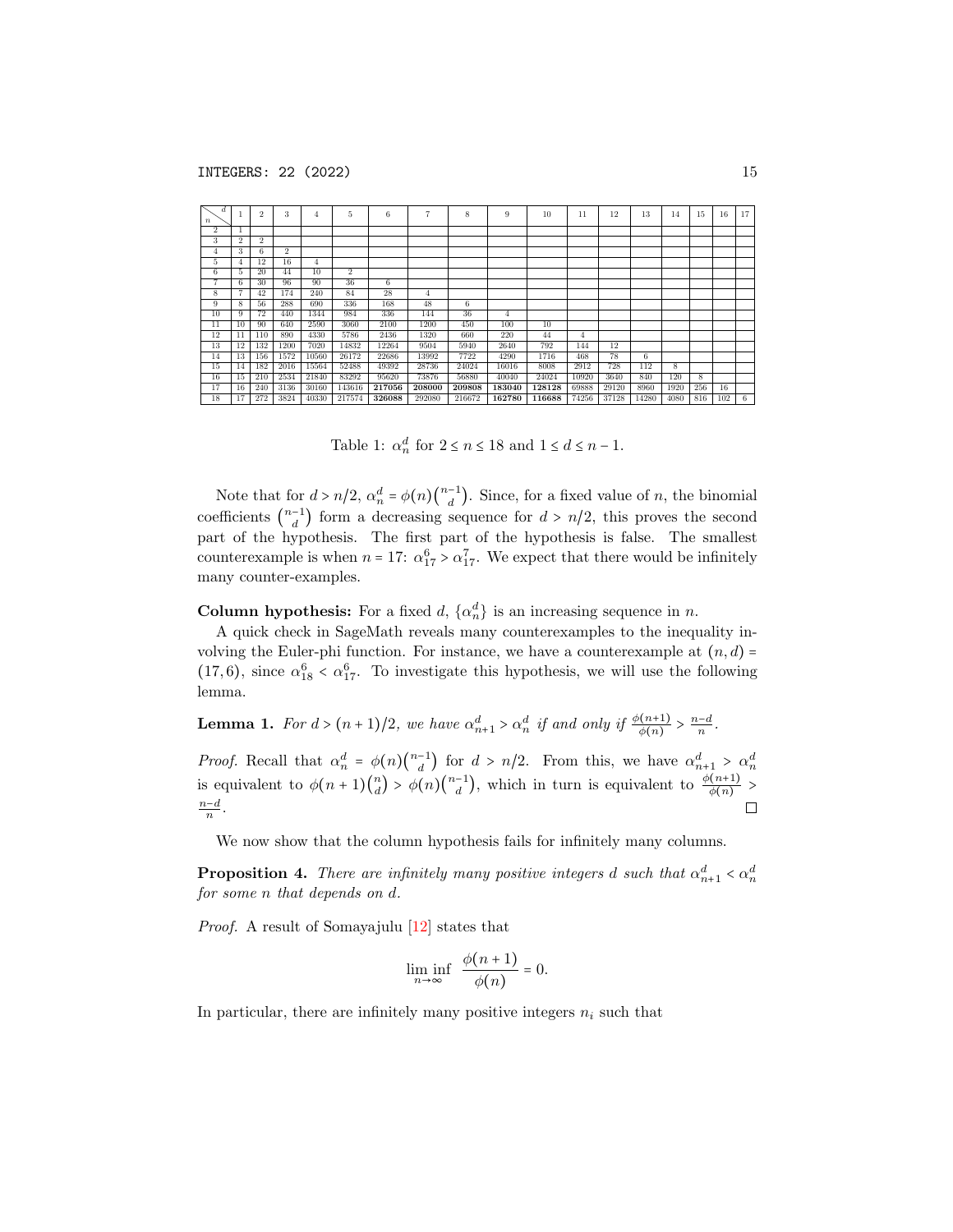$$
\frac{\phi(n_i+1)}{\phi(n_i)} \le \frac{1}{4}.
$$
  
Since  $\frac{1}{4} = 1 - \frac{3}{4} = 1 - (\frac{3n_i/4}{n_i}) \le 1 - (\frac{[3n_i/4]}{n_i})$ , we obtain  

$$
\frac{\phi(n_i+1)}{\phi(n_i)} \le \frac{n_i - [3n_i/4]}{n_i}.
$$

Setting  $d_i = \lfloor 3n_i/4 \rfloor$ , we see from the above lemma that the last inequality is equivalent to

$$
\alpha_{n_i+1}^{d_i} < \alpha_{n_i}^{d_i},
$$

because  $d_i = \frac{3n_i}{4} > (n_i + 1)/2$ . This shows that the column hypothesis fails in infinitely many columns.  $\Box$ 

The failure of the column hypothesis leads to a revised hypothesis.

Eventual column hypothesis: For any fixed value of d, the sequence  $\alpha_n^d$  is eventually an increasing sequence in *n*, i.e.,  $\alpha_n^d$  is an increasing sequence if *n* is large enough.

Note that exact formulas for  $\alpha_n^d$  for  $d \leq 3$ , and the existence of a monic polynomial  $f_d(x)$  of degree d, such that  $\alpha_n^d = f_d(n)$ , whenever  $gcd(n, [d^{d/2}]!) = 1$ , give support to this hypothesis. In fact, in Section  $6$ , we will prove the eventual column hypothesis.

### 5. Bounds

In this section, we obtain some upper bounds and lower bounds for  $\alpha_n^d$  and  $\beta_n^d$  and use them in the next section in conjunction with the characteristic polynomials and number-theoretic results to study the asymptotic behavior of  $\alpha_n^d$  as a sequence in  $n$ when d is fixed. It is enough to restrict to interesting cases:  $n \geq 3$  and  $d \geq 3$ .

It is easy to obtain upper bounds for  $\alpha_n^d$  using simple counting techniques, as illustrated in the subsequent two propositions.

**Proposition 5.** We have  $0 \leq \beta_n^d \leq \alpha_n^d \leq (n-1)^{d-1}(n-2)$  for  $d \geq 3$  and all  $n \geq 3$ .

*Proof.* The relation  $0 \leq \beta_n^d \leq \alpha_n^d$  is clear by definition. For the upper bound, let  $(x_1, ..., x_d)$  be an element in  $\mathcal{G}_n^d$ . Then we know that for all  $1 \leq i \leq d-1$ , we have  $x_i \neq 0$ , and  $x_d \neq 0$  or  $-(x_1 + \cdots + x_{d-1})$ . So we have at most  $n-2$  choices for  $x_d$  and  $n-1$  choices for the rest.  $\Box$ 

One can obtain a slightly sharper upper bound by restricting to primes.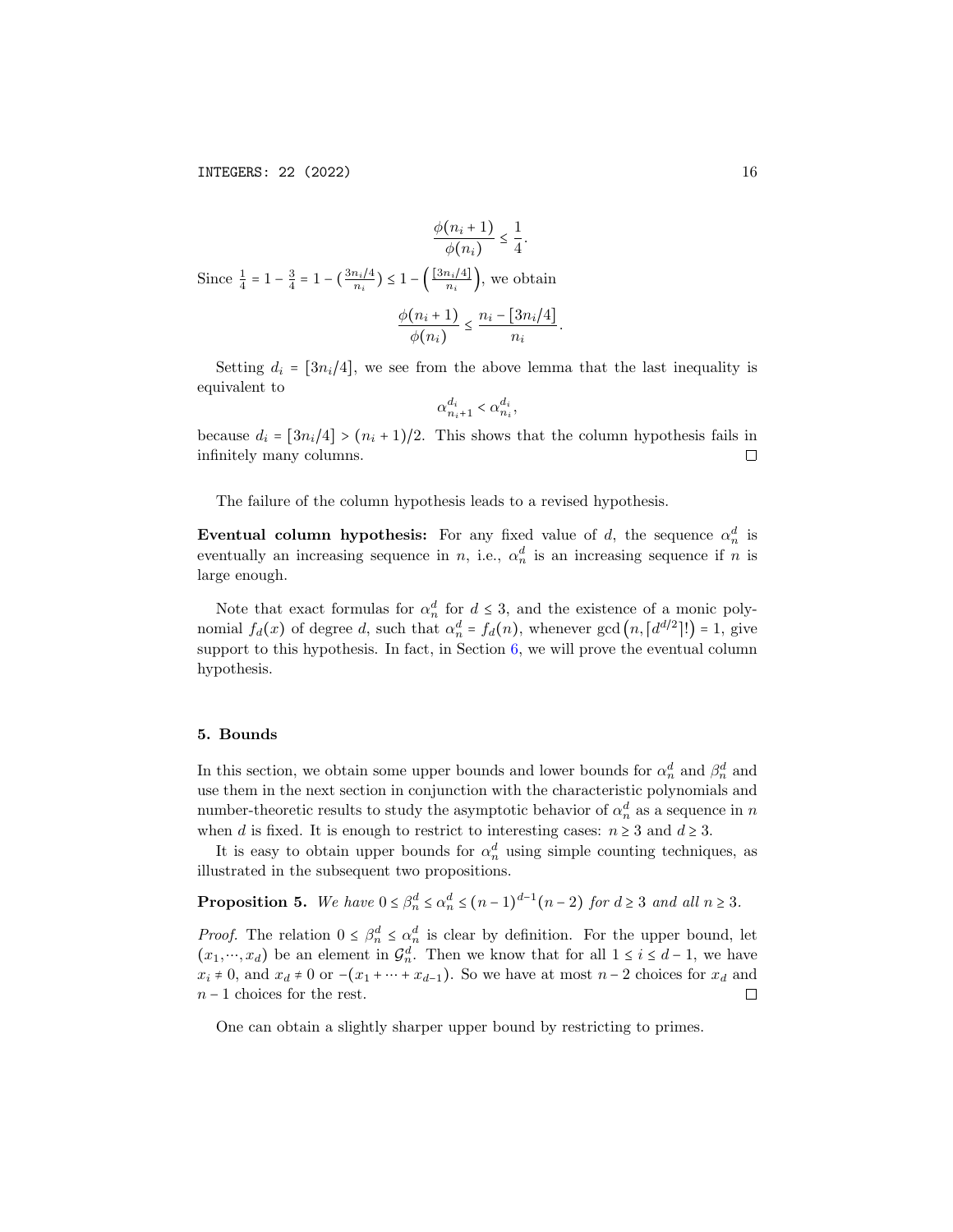INTEGERS: 22 (2022) 17

**Proposition 6.** For all primes  $p \ge 3$  and all  $d \ge 3$ ,  $\beta_p^d = \alpha_p^d \le (p-1)(p-2)^{d-2}(p-3)$ .

*Proof.* In  $\mathbb{Z}_p^d$ , every zero-sum-free d-tuple is also irreducible because the condition  $gcd(x_1, ..., x_d, p) = 1$  is automatically satisfied. For  $1 \le i \le p-1$ , let  $\mathcal{G}_p^d(i)$  be the set of all d-tuples in  $\mathcal{G}_p^d$  where the first component is i. Since p is a prime, multiplication by *i* induces a bijection between  $\mathcal{G}_p^d(1)$  and  $\mathcal{G}_p^d(i)$ . Thus, we have  $|\mathcal{G}_p^d| = (p-1)|\mathcal{G}_p^d(1)|$ . Note that

$$
\mathcal{G}_p^d(1) \subseteq \{(1, x_2, \cdots, x_d) : x_i \neq 0 \text{ or } -1\}.
$$

We have at most  $p-2$  choices for each  $x_i$ . In addition,  $x_d$  cannot be equal to  $-(1+x_2+\cdots+x_{d-1})$ , and this quantity cannot be 0 or -1 when  $p \ge 3$ . This completes the proof.  $\Box$ 

We now turn to lower bounds. The following observation can be used to get some recursive lower bounds for  $\alpha_n^d$ . Let m be a divisor of n. Then the natural ring homomorphism  $\mathbb{Z}_n \to \mathbb{Z}_m$  extends to a ring homomorphism  $\psi: \mathbb{Z}_n^d \to \mathbb{Z}_m^d$ . It is clear that **x** is in  $\mathcal{G}_n^d$  whenever  $\psi(\mathbf{x})$  is in  $\mathcal{G}_m^d$ .

**Proposition 7.** For all m and n such that m divides n, we have  $\alpha_n^d \geq (\frac{n}{m})^d \alpha_m^d$ 

*Proof.* The kernel of the homomorphism  $\psi: \mathbb{Z}_n^d \to \mathbb{Z}_m^d$  has order  $(n/m)^d$ . (In fact, if  $(m)$  is the ideal generated by m in  $\mathbb{Z}_n$ , then the kernel is  $(\mathbb{Z}_n/(m))^d$ ). So every zero-sum free *d*-tuple in  $\mathbb{Z}_m^d$  pulls back to  $(n/m)^d$  zero-sum free *d*-tuples in  $\mathbb{Z}_n^d$ . This gives the stated lower bound.

To get better and explicit lower bounds, we use results from Section [2.2.](#page-8-2) Recall that  $\mathcal{I}_n^d$  is the set of all d-tuples  $\mathbf{x} \in \mathcal{G}_n^d$  such that  $gcd(x_1, \ldots, x_n, n) = 1$ .

<span id="page-16-0"></span>**Proposition 8.** For any integers n and d such that  $1 \le d \le n-1$ , we have (*i*)  $\alpha_n^d \geq \binom{n-1}{d}$  $\binom{-1}{d}$  and, in particular,  $\alpha_n^d \geq \frac{(n-d)^d}{d!}$  $\frac{a}{d!}$ ; (*ii*)  $\beta_n^d \ge \phi(n) \binom{n-2}{d-1}$  $_{d-1}^{n-2}$ ).

*Proof.* Part (i) follows from the observation that every d-tuple  $(x_1, \ldots, x_d)$  of positive integers that satisfies  $\sum_{i=1}^{d} x_i < n$  is clearly zero-sum-free. The cardinality of the latter was shown in the proof of Theorem [6](#page-8-0) to be  $\binom{n-1}{d}$  $\binom{-1}{d}$ . Thus,

$$
\alpha_n^d \ge \binom{n-1}{d} = \frac{(n-1)\dots(n-d)}{d!} \ge \frac{(n-d)^d}{d!}.
$$

To prove part (ii), let  $\mathbf{x} = (1, x_2, \dots, x_d)$  be a *d*-tuple of positive integers such that  $x_2 + \ldots + x_d \leq n-2$ . Then  $\mathbf{x} \in \mathcal{G}_n^d$  and, therefore,  $k\mathbf{x} \in \mathcal{G}_n^d$  for any k such that  $gcd(k, n) = 1$ . Since  $gcd(k, n) = 1$  implies that  $gcd(k, kx_2, \ldots, kx_d, n) = 1$ , it follows that  $k\mathbf{x} \in \mathcal{I}_n^d$ . The number of  $(d-1)$ -tuple  $(x_2, \ldots, x_d)$  such that  $x_i \geq 1$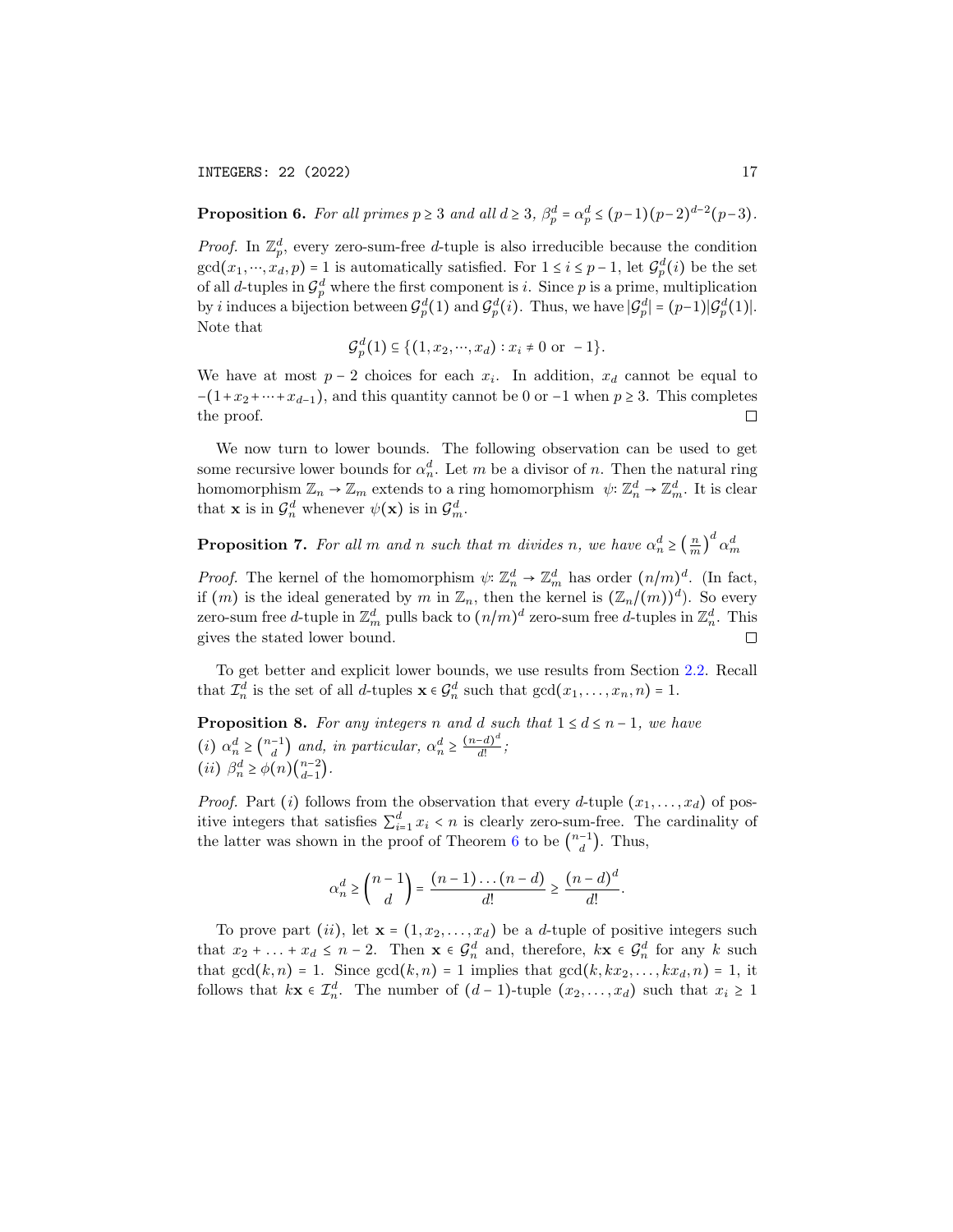and  $x_2 + \ldots + x_d \leq n-2$  is equal to the number of ordered partitions of j, with  $1 \leq j \leq n-2$ , into  $d-1$  positive integers is:

$$
\sum_{j=1}^{n-2} {j-1 \choose d-2} = {n-2 \choose d-1}.
$$

Thus,

$$
\beta_n^d \ge |\{\mathbf{x} = (k, kx_2, \dots, kx_d): \gcd(k, n) = 1, 0 < x_2 + \dots + x_d \le n - 2\}| = \phi(n) \binom{n-2}{d-1}.
$$

### <span id="page-17-1"></span>6. Asymptotic Results

In this section we will focus on asymptotic results on the sequences  $\{\alpha_n^d\}$  and  $\{\beta_n^d\}$ . We say that  $a_n = \mathcal{O}(b_n)$  if there is a positive constant K and an integer N such that  $|a_n| \le K b_n$  for all  $n \ge N$ . We begin with the sequence  $\{\alpha_n^d\}$ .

<span id="page-17-0"></span>Theorem 9. Let  $d$  be a fixed positive integer. (i) We have  $\alpha_n^d = n^d - (2^d - 1)n^{d-1} + \mathcal{O}(n^{d-2}).$ (ii) The sequence  $\{\alpha_n^d\}$  is asymptotically equivalent to the sequence  $\{n^d\}$ . That is,  $\lim_{n \to \infty} \frac{\alpha_n^d}{n^d} = 1.$ (*iii*) We also have  $\lim_{n \to \infty} \frac{\alpha_{n+1}^d}{\alpha_n^d} = 1$ .

*Proof.* We work within the framework of the proof of Theorem [7,](#page-10-0) but over  $\mathbb{Z}_n$ , instead of  $\mathbb{F}_p$ . Consider the 2<sup>d</sup> − 1 hyperplanes defined over  $\mathbb{Z}_n$  by the equations  $\sum_{i\in S} x_i = 0$ , where S ranges over the non-empty subsets of  $\{1, 2, \dots, d\}$ . Let P be the collection of all non-empty subsets of these hyperplanes. Corresponding to each collection  $P$  of hyperplanes, we consider a matrix  $A_P$  whose rows are the coefficients of the linear equations which define the hyperplanes in  $P$ . We can view  $A_p$  as a group homomorphism,

$$
A_P: \mathbb{Z}_n^d \to \mathbb{Z}_n^{m_P},
$$

where  $m_P = |P|$ . Then,

$$
\bigcap_{H\in P}H=\ker\bigl(A_P\bigr).
$$

Applying the exclusion-inclusion to compute the number of points in the union of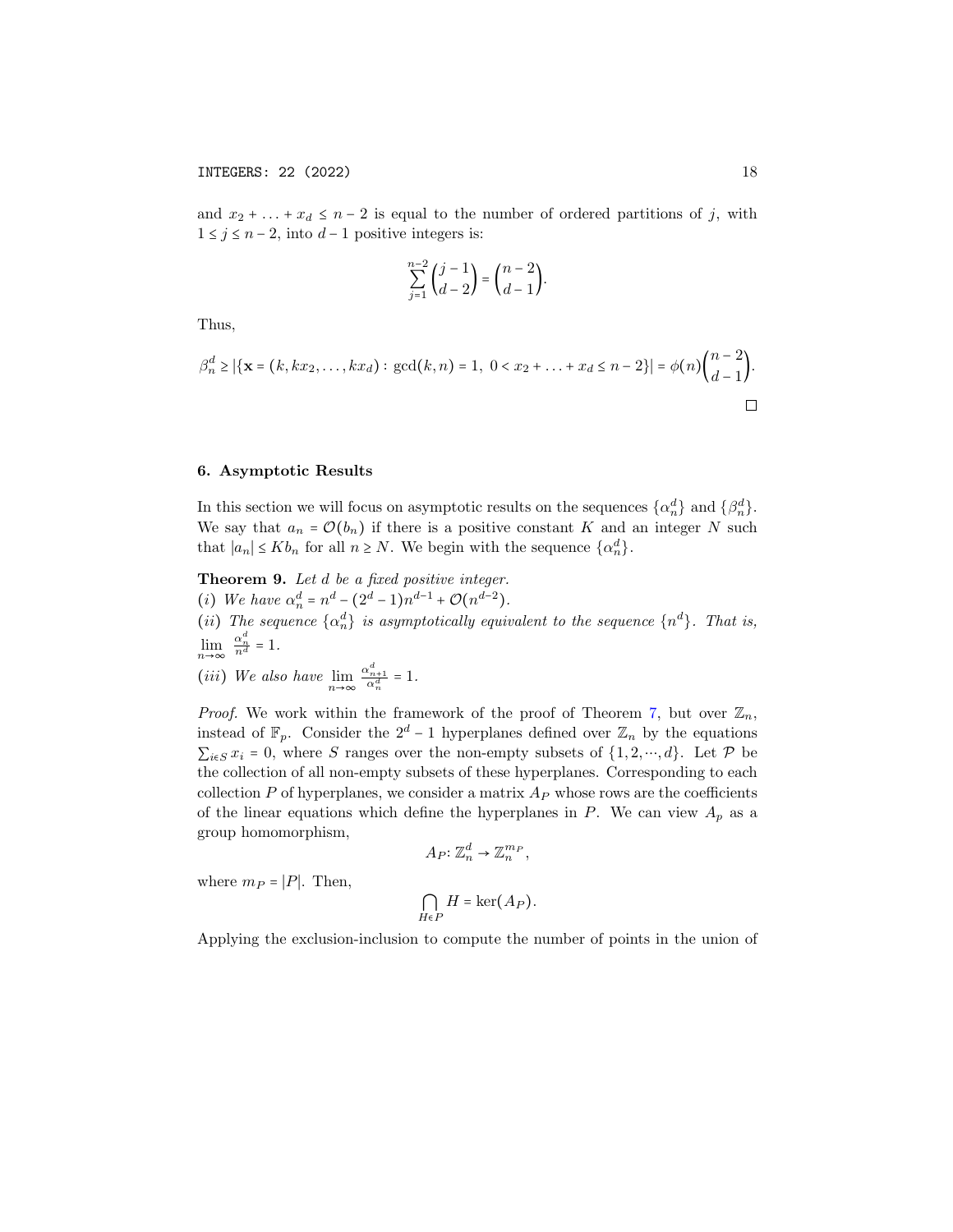the  $2^d - 1$  hyperplanes gives the following:

$$
\alpha_n^d = n^d - |\text{union of the } 2^d - 1 \text{ hyperplanes}|
$$
  
=  $n^d - \left( \sum_{P \in \mathcal{P}} (-1)^{|P|+1} |\bigcap_{H \in P} H| \right)$   
=  $n^d - \left( \sum_{P \in \mathcal{P}} (-1)^{|P|+1} |\ker(A_P)| \right)$   
=  $n^d - \left( \sum_{P \in \mathcal{P}, |P| = 1} |\ker(A_P)| + \sum_{P \in \mathcal{P}, |P| \ge 2} (-1)^{|P|+1} |\ker(A_P)| \right)$ 

We now claim that

$$
|\ker(A_P)| = \begin{cases} n^{d-1} & \text{if } |P| = 1, \\ \leq n^{d-2} & \text{if } |P| \geq 2. \end{cases}
$$

When  $|P|=1$ ,  $|\ker A_P| = |\ker([a_1, ..., a_d])|$ , where  $[a_1, ..., a_d]$  are coefficients of the hyperplane in question. Since all coefficients are 0 or 1, and not all 0, it is clear that  $|\ker A_P| = n^{d-1}$ . Similarly when  $|P| \geq 2$ , note that ker  $A_P$  is contained in the kernel of a  $2 \times d$  matrix obtained by taking the first two rows of  $A_P$ . The cardinality of the latter is  $n^{d-2}$  because the two rows are distinct binary vectors.

Substituting these values of  $|\ker(A_P)|$  in the above expression for  $\alpha_n^d$  and using the fact that there are  $2^d - 1$  hyperplanes in our collection and  $|\mathcal{P}| = 2^{2^d - 1} - 1$ , we get

<span id="page-18-1"></span>
$$
\alpha_n^d = n^d - (2^d - 1)n^{d-1} + \mathcal{O}(n^{d-2}),\tag{6}
$$

which proves  $(i)$ .

Finally, it follows from [\(6\)](#page-18-1) that

$$
\lim_{n \to \infty} \frac{\alpha_n^d}{n^d} = \lim_{n \to \infty} \frac{n^d - (2^d - 1)n^{d-1} + \mathcal{O}(n^{d-2})}{n^d} = 1,
$$

and

$$
\lim_{n \to \infty} \frac{\alpha_{n+1}^d}{\alpha_n^d} = \lim_{n \to \infty} \frac{(n+1)^d - (2^d - 1)(n+1)^{d-1} + \mathcal{O}(n^{d-2})}{n^d - (2^d - 1)n^{d-1} + \mathcal{O}(n^{d-2})} = 1,
$$

proving part  $(i)$  and part  $(ii)$ , respectively.

We also have the following application of Theorem [9.](#page-17-0)

<span id="page-18-0"></span>Theorem 10. The eventual column hypothesis is true. That is, for any fixed positive integer d, the sequence  $\{\alpha_n^d\}$  is an increasing sequence if n is large enough.

*Proof.* Using the formula for  $\alpha_n^d$  from part (i) of Theorem [9](#page-17-0) and the binomial

 $\Box$ 

.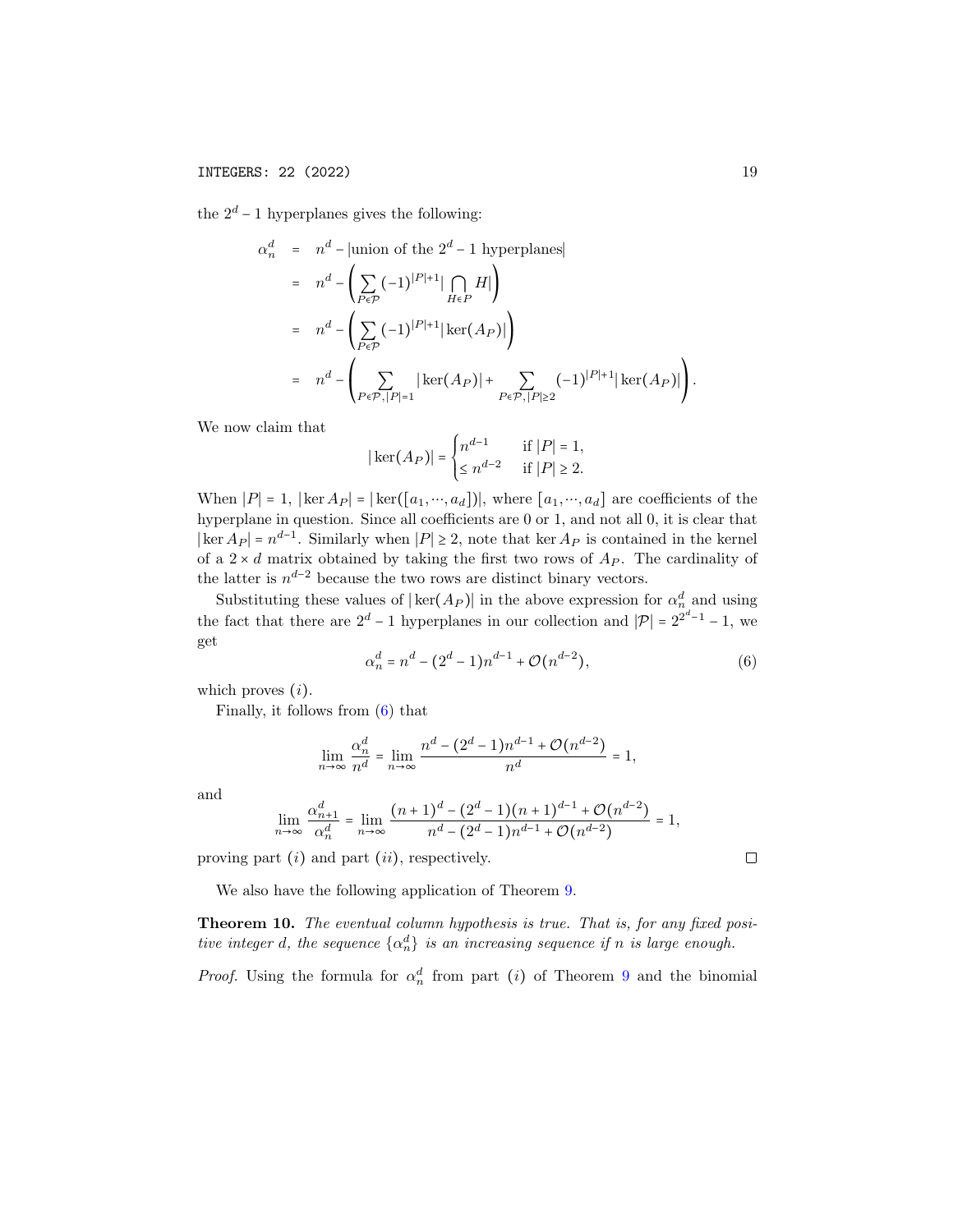theorem, we have

$$
\alpha_{n+1}^d - \alpha_n^d
$$
\n
$$
= [(n+1)^d - (2^d - 1)(n+1)^{d-1} + \mathcal{O}(n^{d-2})] - [n^d - (2^d - 1)n^{d-1} + \mathcal{O}(n^{d-2})]
$$
\n
$$
= [(n+1)^d - n^d] - (2^d - 1) [(n+1)^{d-1} - n^{d-1}] + \mathcal{O}(n^{d-2})
$$
\n
$$
= [dn^{d-1} + \mathcal{O}(n^{d-2})] - (2^d - 1)\mathcal{O}(n^{d-2}) + \mathcal{O}(n^{d-2})
$$
\n
$$
= dn^{d-1} + \mathcal{O}(n^{d-2}).
$$

In particular, this shows that for all sufficiently large values of  $n, \alpha_{n+1}^d - \alpha_n^d > 0$ . This completes the proof of the theorem.  $\Box$ 

We now turn our attention to  $\beta_n^d := |\mathcal{I}_n^d|$ . What can be said about the growth of the sequence? We do not expect this sequence to be asymptotic to  $n^d$ . In fact, if  $d = 1$ , then  $\beta_n^1 = \phi(n)$ , where it is known that

$$
0 = \liminf_{n} \frac{\phi(n)}{n} < \limsup_{n} \frac{\phi(n)}{n} = 1.
$$

To analyze this sequence, we use the following theorem of Hardy and Wright [\[8,](#page-22-12) Page 267, Theorem 327. For any  $\epsilon > 0$ ,

$$
\lim_{n\to\infty}\frac{\phi(n)}{n^{1-\epsilon}}=\infty.
$$

In other words, the order of  $\phi(n)$  is nearly equal to n when n is large enough.

<span id="page-19-0"></span>Theorem 11. Let d be a fixed positive integer. Then,

- A.  $\{\beta_n^d/n^d\}$  is a sequence in  $[0,1]$  with  $\limsup_n \frac{\beta_n^d}{n^d} = 1$ ;
- B.  $\beta_n^d$  is  $\mathcal{O}(n^d)$  but not  $\mathcal{O}(n^{d-\epsilon})$  for any  $\epsilon > 0$ .

*Proof.* Since  $0 \leq \beta_n^d \leq n^d$ , it is clear that the sequence in question belongs to [0, 1]. To compute lim sup, we use the fact that whenever  $\{x_n\}$  is a sequence in  $[a, b]$  with a subsequence  $\{x_{n_k}\}\$  whose limit is b, then  $\limsup_n x_n = b$ . So it is enough to show that there is a subsequence of  $\{\frac{\beta_n^d}{n^d}\}\)$  whose limit is 1. To this end, we consider the subsequence  $\{\frac{\beta_p^d}{p^d}\}\)$  that corresponds to primes and note that  $\beta_p^d = \alpha_p^d$ , and for a fixed d, there is a monic polynomial  $f_d(x) = x^d + a_{d-1}x^{d-1} + \cdots + a_1x + a_0$  of degree d such that  $\alpha_p^d = f_d(p)$  for all sufficiently large primes. Then we have

$$
\limsup_n \frac{\beta_n^d}{n^d} = \lim_{p \to \infty} = \frac{\beta_p^d}{p^d} = \lim_{p \to \infty} \frac{f_d(p)}{p^d} = \lim_{p \to \infty} \frac{p^d + a_{d-1}p^{d-1} + \dots + a_1p + a_0}{p^d} = 1.
$$

The fact that  $\beta_n^d$  is  $\mathcal{O}(n^d)$  follows from the trivial upper bound  $\beta_n^d \leq n^d$  because this bound is a polynomial in n of degree d. Let  $\epsilon > 0$  be fixed. Suppose to the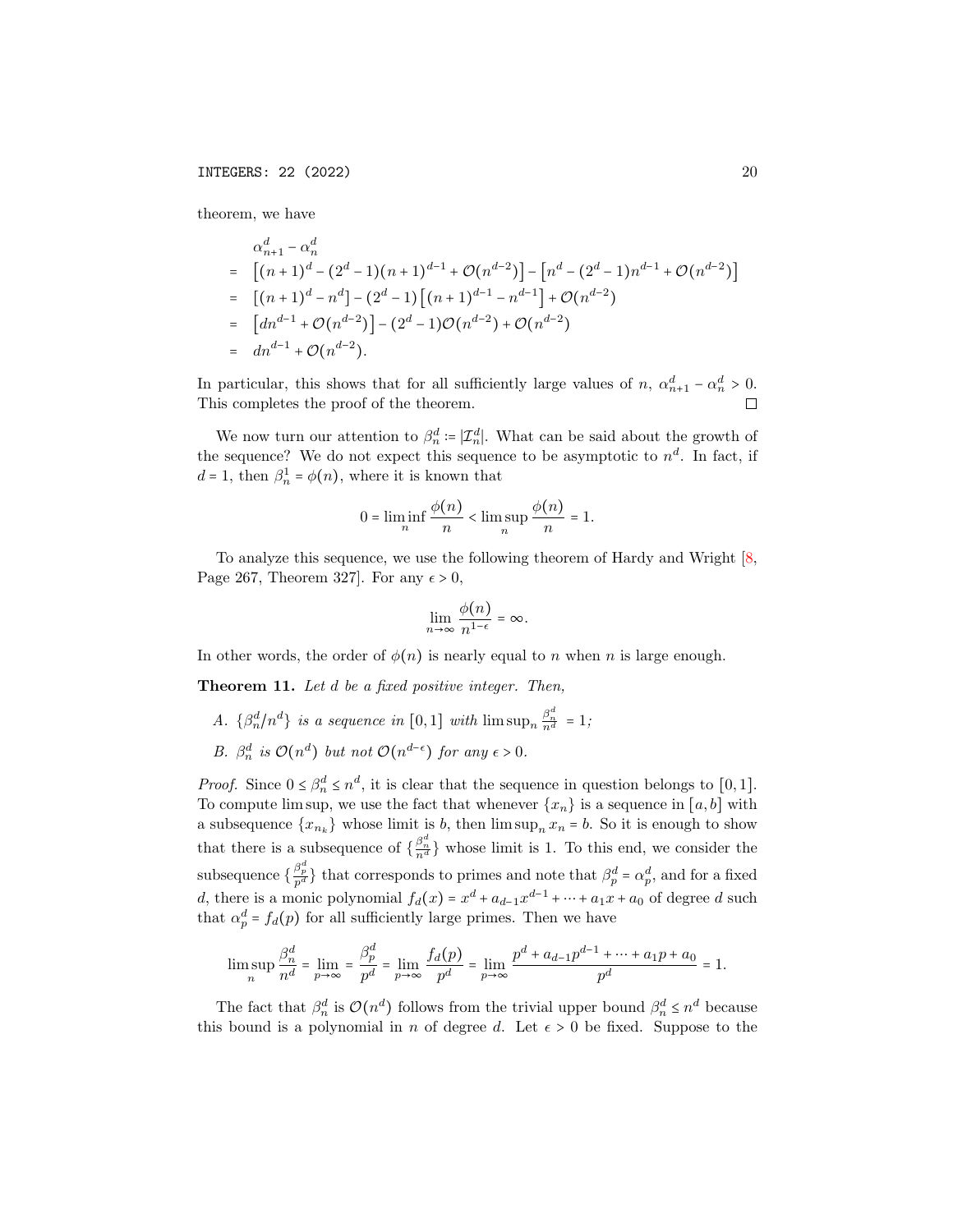contrary that  $\beta_n^d$  is  $\mathcal{O}(n^{d-\epsilon})$ . Then, by definition, there is a constant K and an integer N such that

$$
\beta_n^d \le Kn^{d-\epsilon} \text{ for all } n \ge N.
$$

Using the lower bound for  $\beta_n^d$  from Proposition [8](#page-16-0) (i), we get

$$
\phi(n)\binom{n-2}{d-1} \le \beta_n^d \le Kn^{d-\epsilon} \text{ for all } n \ge N.
$$

Simplifying this gives

$$
\frac{\phi(n)}{n^{1-\epsilon}}\leq K \frac{n^{d-1}}{\binom{n-2}{d-1}}\text{ for all }n\geq N.
$$

Using the above-mentioned result of Hardy and Wright, the LHS goes to infinity as n goes to infinity. However, the RHS tends to  $K(d-1)!$  as n goes to infinity. This contradiction shows that  $\beta_n^d$  is not  $\mathcal{O}(n^{d-\epsilon})$  for any  $\epsilon > 0$ .  $\Box$ 

What about  $\liminf \beta_n^d$ ? Although the answer for  $d = 1$ , as noted above, is 0, for  $d \geq 2$ , we will see that the answer is greater than 0. To show this, we first recall some results from analytic number theory.

The Riemann zeta function is an important complex-valued function in number theory that is an analytic continuation of the series defined by

$$
\zeta(s) = \prod_{p \text{ prime}} \left(1 - \frac{1}{p^s}\right)^{-1} = \sum_{n=1}^{\infty} \frac{1}{n^s}, \text{ for all } \text{Re}(s) > 1.
$$

This function is the key to understanding the distribution of primes and many number theoretic problems. For our problem, we will use the following result.

The probability that  $d \geq 2$ ) randomly chosen positive integers will have a gcd of 1 is given by  $[9, 2]$  $[9, 2]$  $[9, 2]$ :

$$
\prod_{p \text{ prime}} \left(1 - \frac{1}{p^d}\right) = \frac{1}{\zeta(d)}.
$$

Note that a point  $(v_1, v_2, ..., v_d)$  in  $\mathbb{Z}^d \setminus {\overline{0}}$  is visible from the origin if and only if  $gcd(v_1, ..., v_d) = 1$ . In particular, when  $d = 2$ , this probability is  $1/\zeta(2) = 6/\pi^2$  - the density of lattice points on the plane that are visible from the origin.

<span id="page-20-0"></span>**Proposition 9.** For any positive integer  $d \geq 2$ ,  $\liminf_{n \to \infty} \frac{\beta_n^d}{n^d} \geq \frac{1}{d! \zeta(d)}$ .

*Proof.* Recall that  $\beta_n^d$  is the cardinality of all irreducible zero-sum-free d-tuples in  $\mathbb{Z}_n^d$ . That is,  $\beta_n^d = |\mathcal{I}_n^d|$ , where

$$
\mathcal{I}_n^d = \mathcal{G}_n^d \cap \left\{ (x_1, \cdots, x_d) \in \mathbb{Z}_n^d : \gcd(x_1, \cdots, x_d, n) = 1 \right\}.
$$

Note that

$$
\{(x_1,\dots,x_d)\in (\mathbb{Z}_n\setminus\{0\})^d\colon x_1+\dots+x_d
$$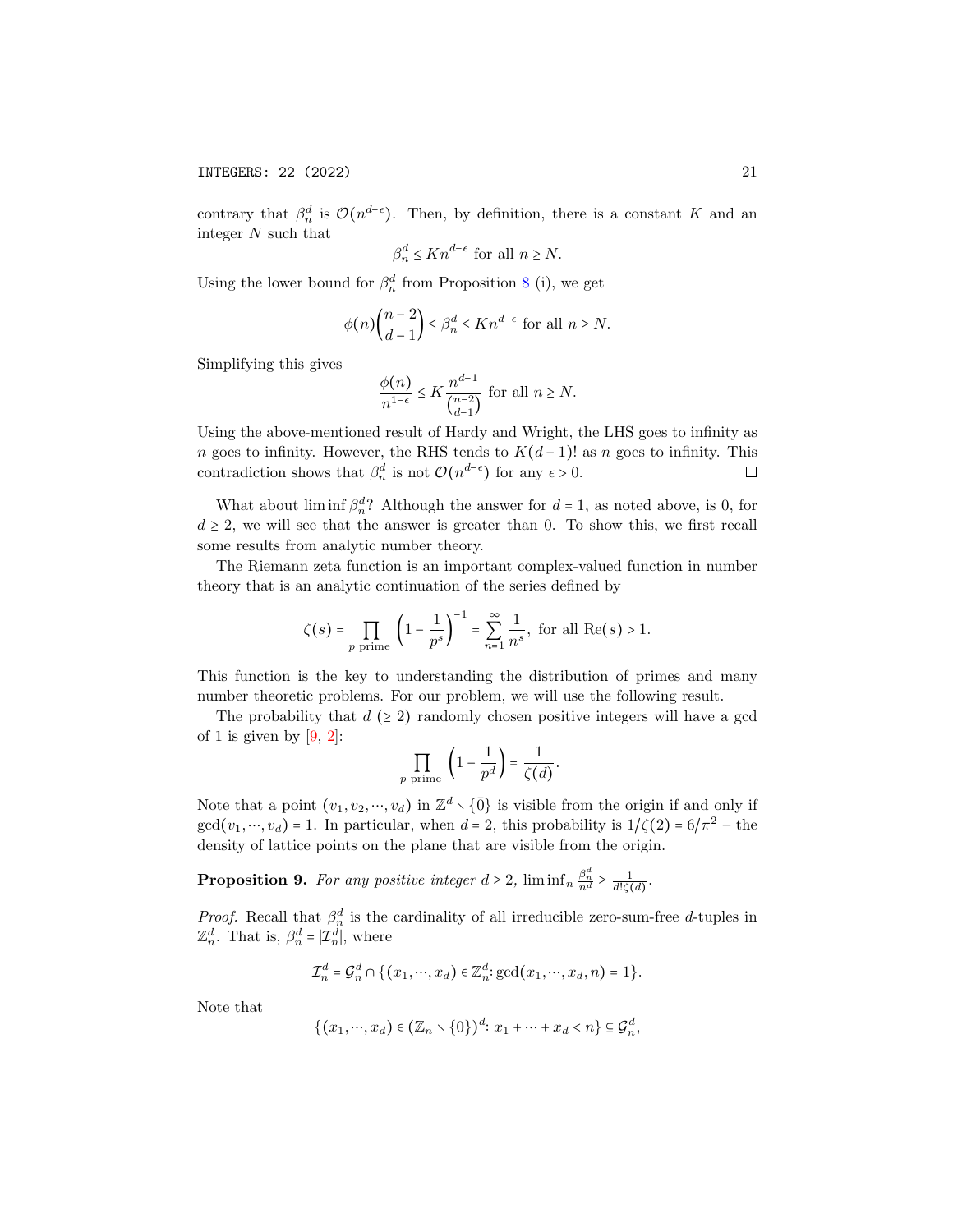and moreover,  $gcd(x_1, ..., x_d) = 1$  implies that  $gcd(x_1, ..., x_d, n) = 1$ . Since we identify elements of  $\mathbb{Z}_n$  with the representatives  $\{0, 1, \dots, n\}$  of nonnegative integers, we have,

$$
\{(x_1, \cdots, x_d) \in \mathbb{Z}_{>0}^d : 0 < x_1 + \cdots + x_d < n \text{ and } \gcd(x_1, \cdots, x_d) = 1\} \subseteq \mathcal{I}_n^d.
$$

Let  $R_n^d$  denote the region in  $\mathbb{R}_{>0}^d$  that is enclosed by the coordinate planes and the hyperplane  $x_1 + x_2 + \cdots + x_d = n$ . Using multivariable calculus it can be shown that

$$
\text{Vol}(R_n^d) = \int_0^n \int_0^{n-x_1} \int_0^{n-x_1-x_2} \cdots \int_0^{n-x_1-x_2-\cdots-x_{d-1}} dx_d \, dx_{d-1} \cdots dx_1 = \frac{n^d}{d!}.
$$

Let  $\theta_n^d$  be the number of lattice points in the interior of the region  $R_n^d$  that are visible from the origin. The above inclusion shows that

$$
\frac{\theta_n^d}{\text{Vol}(R_n^d)} \frac{1}{d!} = \frac{\theta_n^d}{\text{Vol}(R_n^d)} \frac{\text{Vol}(R_n^d)}{n^d} = \frac{\theta_n^d}{n^d} \le \frac{\beta_n^d}{n^d}.
$$

As *n* goes to infinity,  $R_n^d$  goes to  $\mathbb{R}_{>0}^d$ , and therefore  $\frac{\theta_n^d}{\text{Vol}(R_n^d)}$  goes to  $1/\zeta(d)$ . So taking lim inf of on both sides of the above inequality gives

$$
\frac{1}{\zeta(d)}\frac{1}{d!} \le \liminf_{n} \frac{\beta_n^d}{n^d}.
$$

This completes the proof.

Since  $\zeta(d) > 0$  for  $d \geq 2$ , the following theorem is now clear from the above lower bound and the definition of lim inf. This gives another proof of part (B) of Theorem [11.](#page-19-0)

<span id="page-21-0"></span>**Theorem 12.** Let  $d \geq 2$  be a positive integer. Then there is a positive integer  $N_d$ such that

$$
\left(\frac{1}{d!\,\zeta(d)}\right)n^d \leq \beta_n^d \leq n^d \text{ for all } n > N_d.
$$

In other words, the sequence  $\{\beta_n^d\}$  is asymptotically bounded above and below by the sequence  $\{n^d\}.$ 

Acknowledgements. We thank the referee for valuable comments which helped us improve the presentation of the paper. We also thank the editors for several editorial corrections that made the paper more readable.

We thank Gail Yamskulna and Wenhua Zhao for the discussions which led to the problem of computing the number of zero-sum-free tuples. We also thank Richard Stanley for bringing to our attention the characteristic polynomials of hyperplane arrangements and their connection to our work. Some of this research was done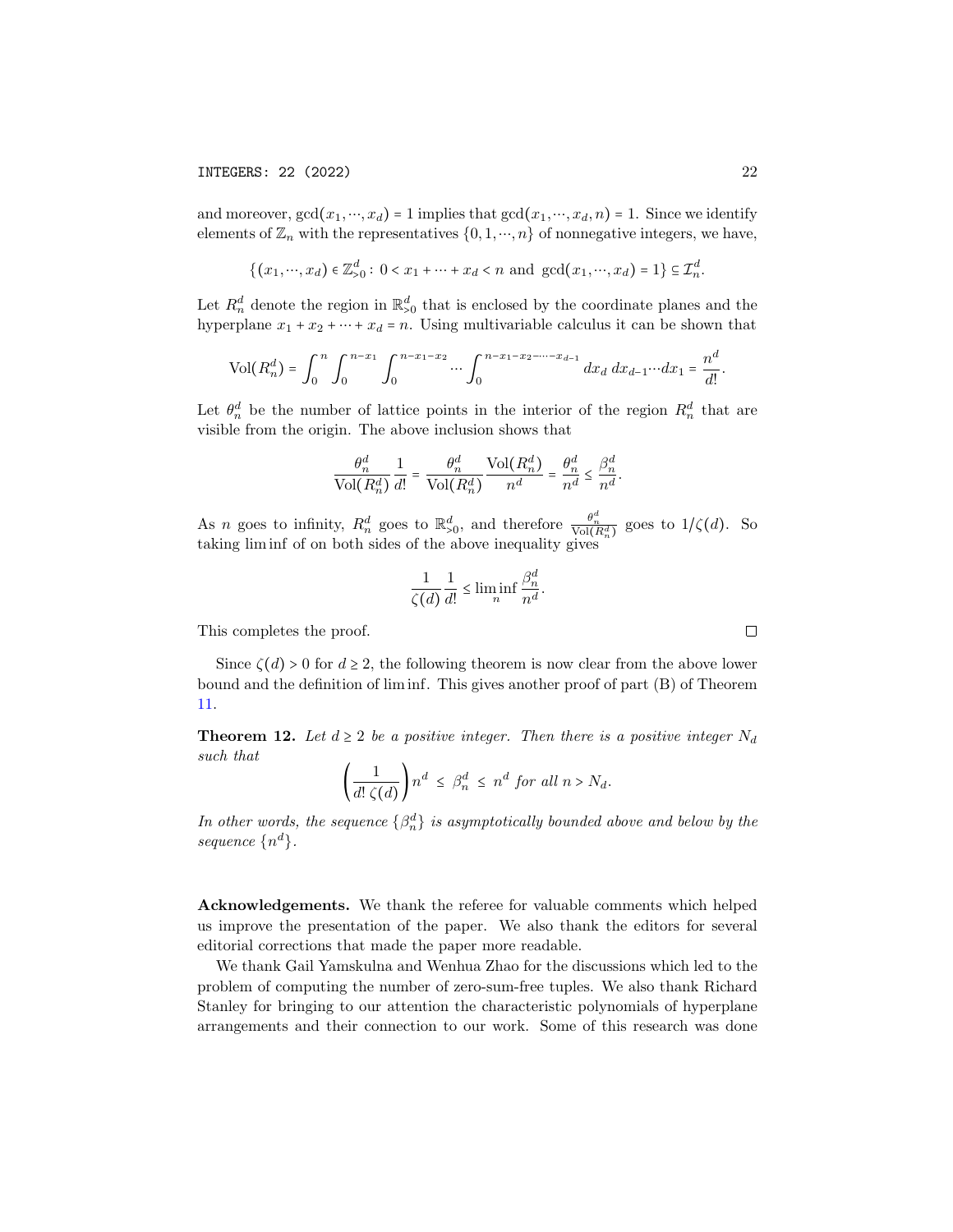when the first author was visiting MIT. He would like to thank MIT for its hospitality. The first author also presented this work at the University of Tokyo at a Hyperplane Arrangements and Singularities conference. He got valuable feedback from Christin Bibby, Graham Denham, and Alex Suiu. He thanks them for their input.

#### References

- <span id="page-22-6"></span>[1] A. Björner and T. Ekedahl, Subspace arrangements over finite fields: cohomological and enumerative aspects, Adv. Math.  $129$  (1997), 159-187.
- <span id="page-22-5"></span>[2] T. M. Apostol, Introduction to Analytic Number Theory, Springer Verlag, New York, 1976.
- <span id="page-22-10"></span>[3] J. Brenner, The Hadamard maximum determinant problem, Amer. Math. Monthly **79** (1972), 626–630.
- <span id="page-22-3"></span>[4] Y. Caro, Zero-sum problems – a survey, *Discrete Math.* **152** (1996), 93-113.
- [5] J. Chidambaraswamy and R. Sitarmachandrarao, On the probability that the values of m polynomials have a given g.c.d., J. Number Theory. 26, no. 3 (1987) 237–245.
- <span id="page-22-4"></span>[6] W. Gao and A. Geroldinger, Zero-sum problems in finite abelian groups: a survey, Expo. Math. 24 (2006), 337-369.
- <span id="page-22-0"></span>[7] W. Gao and A. Geroldinger, On the structure of zero free sequences, *Combinatorica* 18, no. 4 (1998), 519–527.
- <span id="page-22-12"></span>[8] G. H. Hardy and E. M. Wright, An Introduction to the Theory of Numbers, Oxford University Press, 5th edition, 1980.
- <span id="page-22-13"></span>[9] J. E. Nymann, On the probability that k positive integers are relatively prime, J. Number Theory 4, no. 5 (1972) 469–473.
- <span id="page-22-2"></span>[10] V. Ponomarenko, Minimal zero sequences of finite cyclic groups, Integers 4 (2004), #A24.
- <span id="page-22-1"></span>[11] S. Savchev and F. Chen, Long zero-free sequences in finite cyclic groups, Discrete Math. 307 (2007), 2671–2679.
- <span id="page-22-7"></span>[12] B.S.K.R. Somayajulu, On Euler's totient function  $\phi(n)$ , Math. Student 18 (1950), 31–32.
- <span id="page-22-8"></span>[13] R. P. Stanley, An introduction to hyperplane arrangements, in Geometric Combinatorics (E. Miller, V. Reiner, and B. Sturmfels, eds.), IAS/Park City Mathematics Series, vol. 13, Amer. Math. Soc., Providence, 2007, 389–496.
- <span id="page-22-9"></span>[14] T. Zaslavsky, Facing up to arrangements: face-count formulas for partitions of space by hyperplanes, Mem. Amer. Math. Soc. 1 (1975), 102 pp.
- <span id="page-22-14"></span>[15] W. Zhao, Mathieu subspaces of associative algebras, J. Algebra 350 (2012), 245–272.
- <span id="page-22-15"></span>[16] W. Zhao, personal communication.
- <span id="page-22-11"></span>[17] <https://sagecell.sagemath.org/?q=iftylw>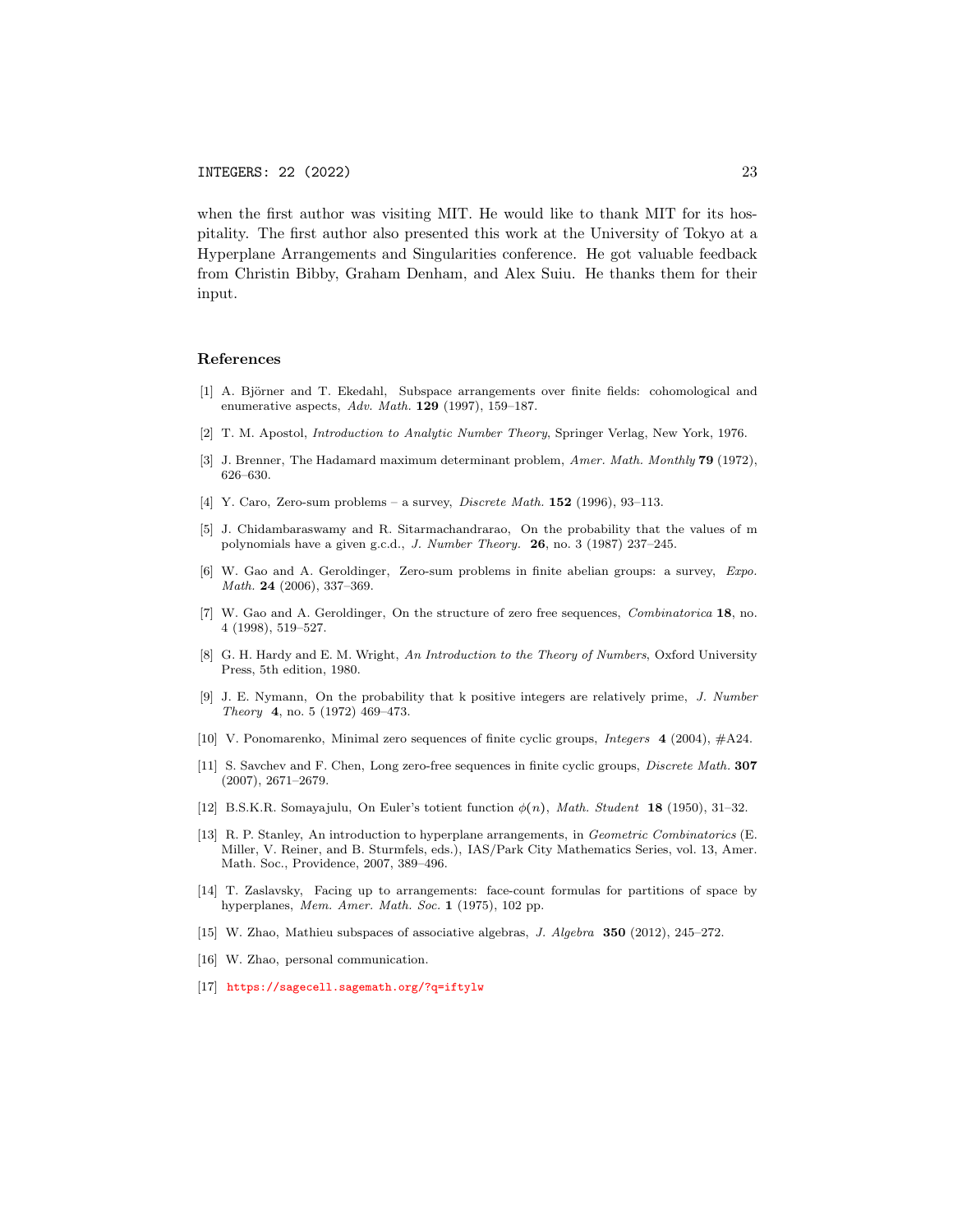INTEGERS: 22 (2022) 24

### Appendix: Mathieu-Zhao Subspaces

In this final section, we explain how we arrived at computing the number of zerosum-free sequences. Let A be a commutative k-algebra, for a field k. A k-subspace M of A is said to be a Mathieu-Zhao subspace if the following property holds: Let  $a$ belong to A be such that  $a^m \in M$  for all  $m \ge 1$ . Then for any  $b \in A$ , we have  $ba^m \in M$ for all m sufficiently large, i.e., there exists a positive integer  $N \geq 1$  (that depends on both a and b) such that  $ba^m \\in M$  for all  $m \\geq N$ . This definition resembles the definition of an ideal in  $A$ . It is easy to check that every ideal in  $A$  is a Mathieu-Zhao subspace, but the converse is not true. So a Mathieu-Zhao subspace can be viewed as a generalization of the concept of an ideal. They were introduced by Zhao [\[15\]](#page-22-14) in his study of the Jacobian conjecture. They have played a central role in the subsequent work related to the Jacobian conjecture and other related conjectures. The following idempotent criterion of Zhao gives a useful characterization of these subspaces.

**Proposition 10** ([\[15\]](#page-22-14)). Let M be a k-subspace of a unital commutative finite dimensional k-algbera A. M is a Mathieu-Zhao subspace of A if and only if for every *idempotent e in*  $M$ , the *ideal* (e) *is also contained in*  $M$ .

We learned the following example of a Mathieu-Zhao subspace from Wenhua Zhao.

<span id="page-23-0"></span>**Proposition 11** ([\[16\]](#page-22-15)). Let p be an odd prime. The kernel of the linear functional defined by the vector  $(c_1, c_2, ..., c_n)$  in  $\mathbb{Z}_p^n$  is a Mathieu-Zhao subspace if and only if for any subset  $S \subseteq \{1, 2, ..., n\}$  either  $\sum_{i \in S} c_i \neq 0$  or  $c_i = 0$  for all i in S.

Proof. This follows directly from the idempotent criterion. We begin by noting that any idempotent **e** in  $\mathbb{Z}_p^n$  satisfies  $e_i^2 = e_i$ , which means  $e_i = 0$  or 1 for all *i*. Now let  $Ker(c)$  denote the kernel of the linear functional defined by the vector  ${\bf c} = (c_1, c_2, ..., c_n)$ . The kernel of c is a Mathieu-Zhao subspace if and only if for any idempotent **e** in  $\text{Ker}(\mathbf{c})$ , **xe** (component-wise multiplication) also belongs to Ker(c) for all  $\mathbf{x} \in \mathbb{Z}_p^n$ . This means, for any  $S \subseteq \{1, 2, \dots, n\}$ ,  $\sum_{i \in S} c_i = 0$  implies that  $\sum_{i \in S} x_i c_i = 0$  for all  $x_i$ . If some  $c_i \neq 0$ , this condition fails. So it must be the case that for any  $S \subseteq \{1, 2, \dots, n\}$ , either  $c_i = 0$  for all i or  $\sum_{i \in S} c_i \neq 0$  $\Box$ 

The above theorem provides us with some examples of Mathieu-Zhao subspaces. We were interested in counting the number of Mathieu-Zhao subspaces from the above proposition. To this end, we say that a vector  $(c_1, c_2, ..., c_n)$  in  $\mathbb{Z}_p^n$  is Mathieu-Zhao if it satisfies the condition given in Proposition [11.](#page-23-0) Because of that proposition, it is enough to count the number of Mathieu-Zhao n-tuples.

**Proposition 12.** If  $\mathcal{M}_n$  denote the collection of all Mathieu-Zhao n-tuples in  $\mathbb{F}_p^n$ , then

$$
|\mathcal{M}_n| = \binom{n}{1}\alpha_n^1 + \binom{n}{2}\alpha_n^2 + \dots + \binom{n}{n}\alpha_n^n.
$$

Thus, to compute  $|\mathcal{M}_n|$ , we need to compute  $\alpha_n^d$  for  $1 \leq d \leq n$ .